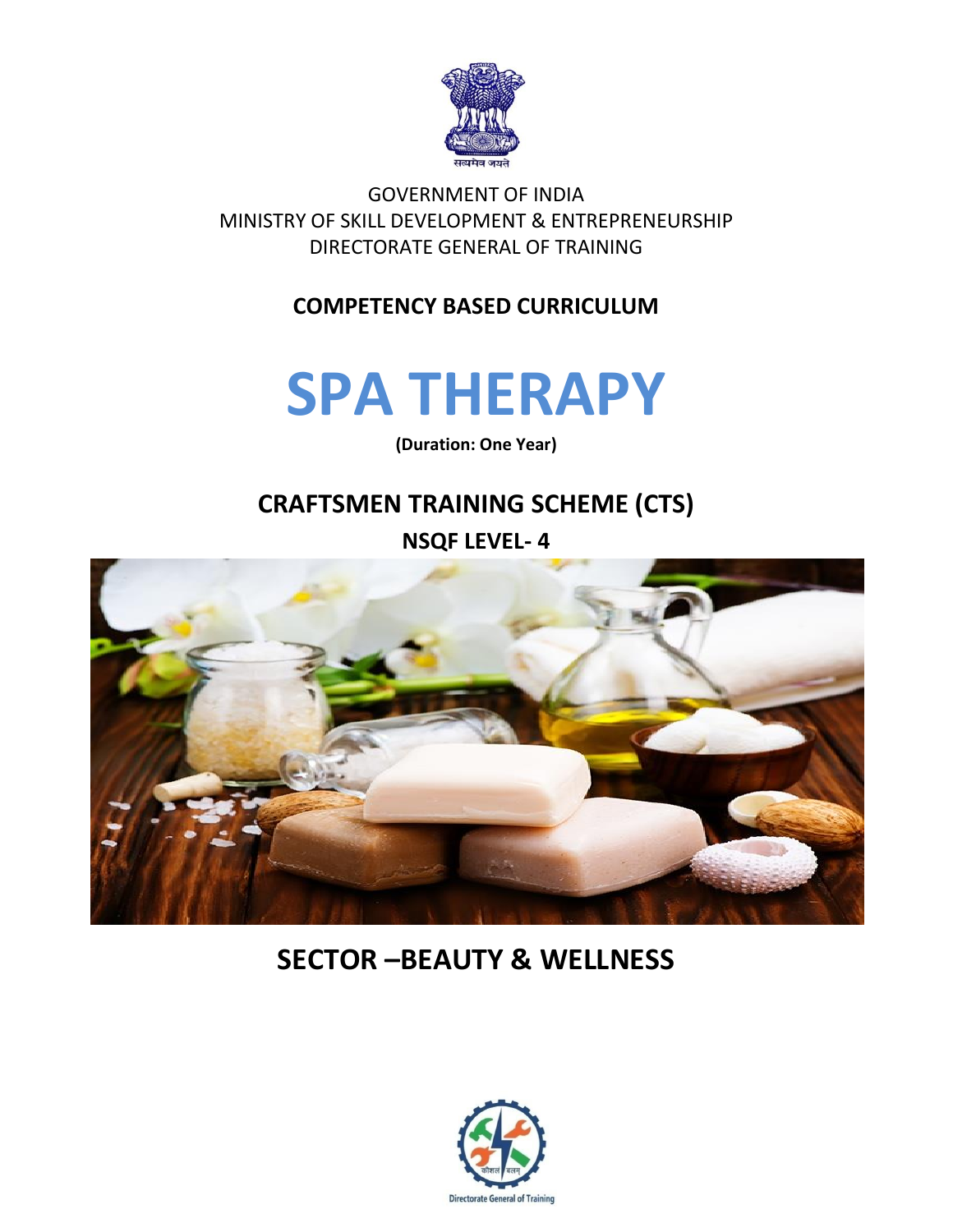# **SPA THERAPY**

**(Non-Engineering Trade)**

**(Revised in 2019)**

**Version: 1.2**

### **CRAFTSMEN TRAINING SCHEME (CTS)**

**NSQF LEVEL - 4**

Developed By

Ministry of Skill Development and Entrepreneurship

Directorate General of Training **CENTRAL STAFF TRAINING AND RESEARCH INSTITUTE** EN-81, Sector-V, Salt Lake City, Kolkata – 700 091

www.cstaricalcutta.gov.in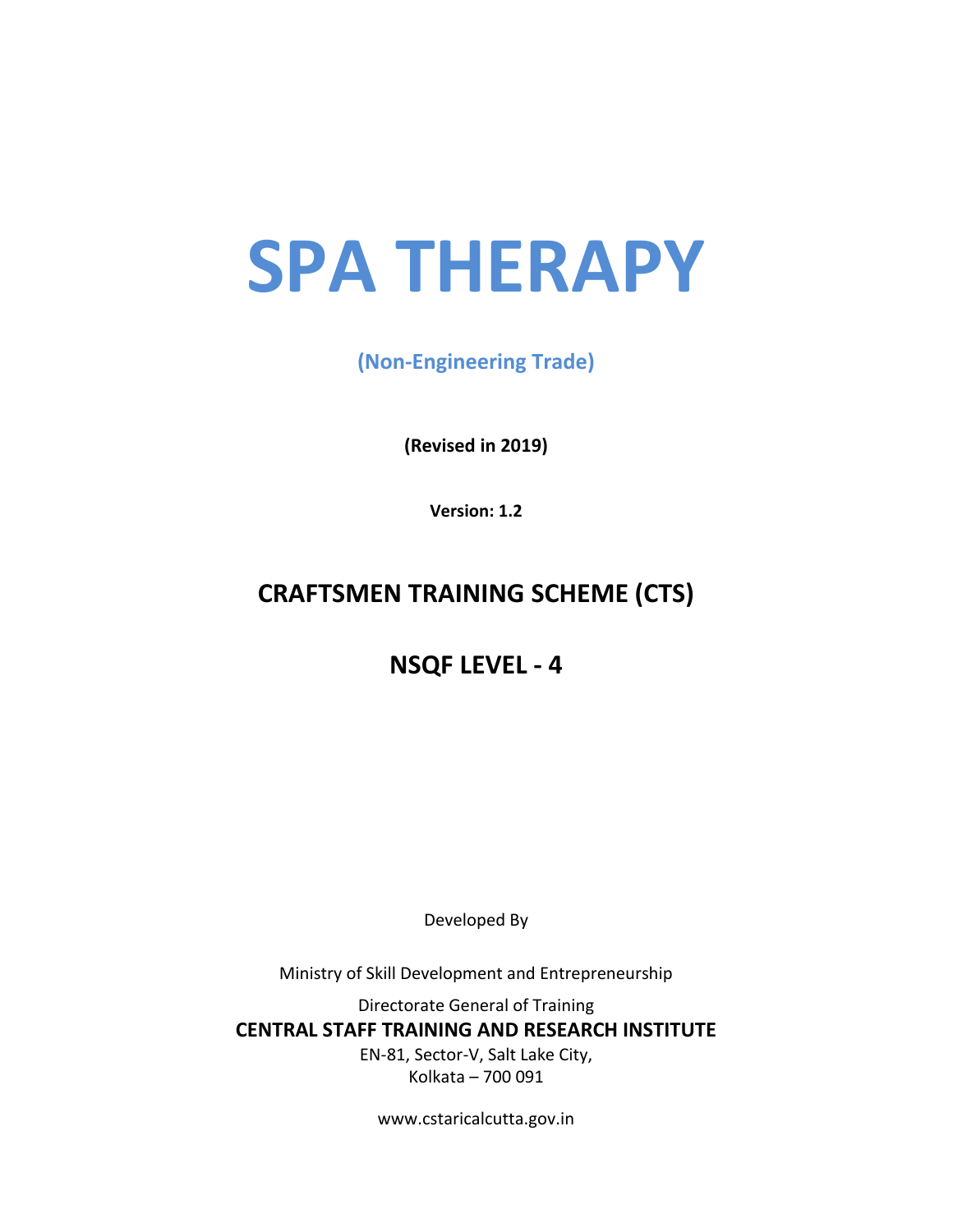| SNo. | <b>Topics</b>                                | Page No.       |
|------|----------------------------------------------|----------------|
| 1.   | <b>Course Information</b>                    | $\mathbf 1$    |
| 2.   | <b>Training System</b>                       | $\overline{2}$ |
| 3.   | Job Role                                     | 6              |
| 4.   | <b>General Information</b>                   | $\overline{7}$ |
| 5.   | <b>Learning Outcome</b>                      | 9              |
| 6.   | <b>Assessment Criteria</b>                   | 11             |
| 7.   | <b>Trade Syllabus</b>                        | 15             |
|      | Annexure I (List of Trade Tools & Equipment) | 23             |
|      | Annexure II (List of Trade experts)          | 28             |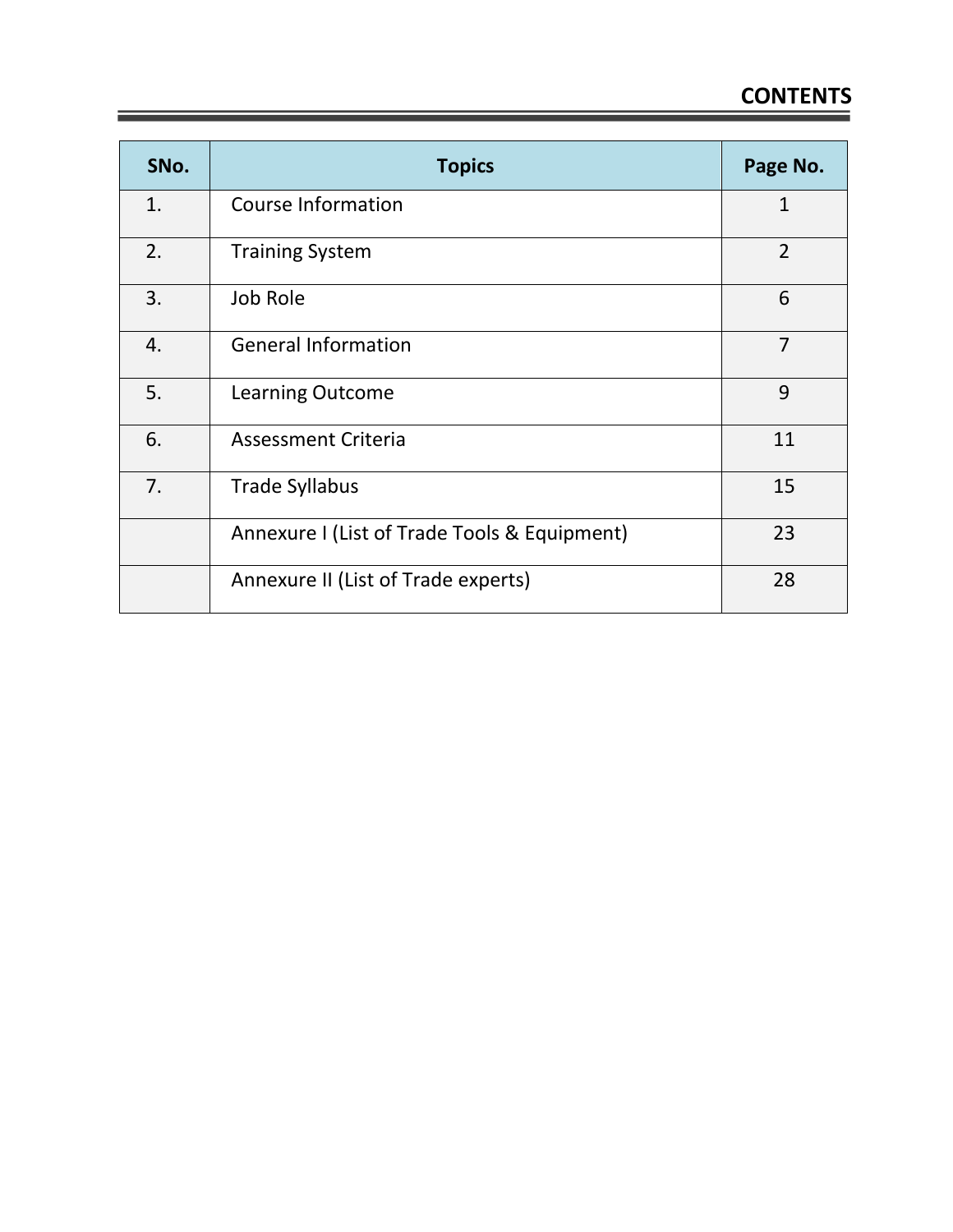

During the one-year duration of "Spa Therapy" trade, a candidate is trained on Professional Skill, Professional Knowledge and Employability Skill related to job role. In addition to this, a candidate is entrusted to undertake project work, extracurricular activities and on-thejob training to build up confidence. The broad components covered under Professional Skill subject are as below:

The beginning of the year primarily deals with spa therapy introduction. the trainee learns about personality development, introduction to anatomy & physiology , first aid, basic communication skills, posture and yoga, customer relations, history & introduction to 'spa' and spa as a career, introduction to complementary spa therapies, nutrition, housekeeping/ inventory/set up, spa product knowledge, spa sales & marketing, swedish massage, abhyangam massage, body massage, body scrub and body wrap, introduction to hydrotherapy, introduction to basic facial, introduction to history of ayurveda, treatments aspects of ayurveda, safety and environment. he gets the idea of trade tools, apparatus & their standardization, calibration, identifies different types of laboratory equipments. The trainee will practice different massage methods, skin and hair treatment, yoga posture & diet knowledge methods to determine various skin & body. Trainee will also be able to examine the quality of various body massage, skin treatment & hair treatment. The trainee learns to use basic body massage & facial, skin and hair treatment. Yoga for wellbeing, deep tissue massage, aromatherapy massage, thai massage, hot stone therapy, balinese massage, shirodhara, potli massage, reflexology, advanced facial, abhyangam, udwartanam, pizhichil, kizhi. The trainee practices on these therapies. Practice different pranayama, asanas, mudras, chakras, various body massage and facial treatment & ayurveda treatment like shirodhara, potli massage, abhyangam, udwartanam, herbal product knowledge, scrubs and body wrap. Practice field preparation.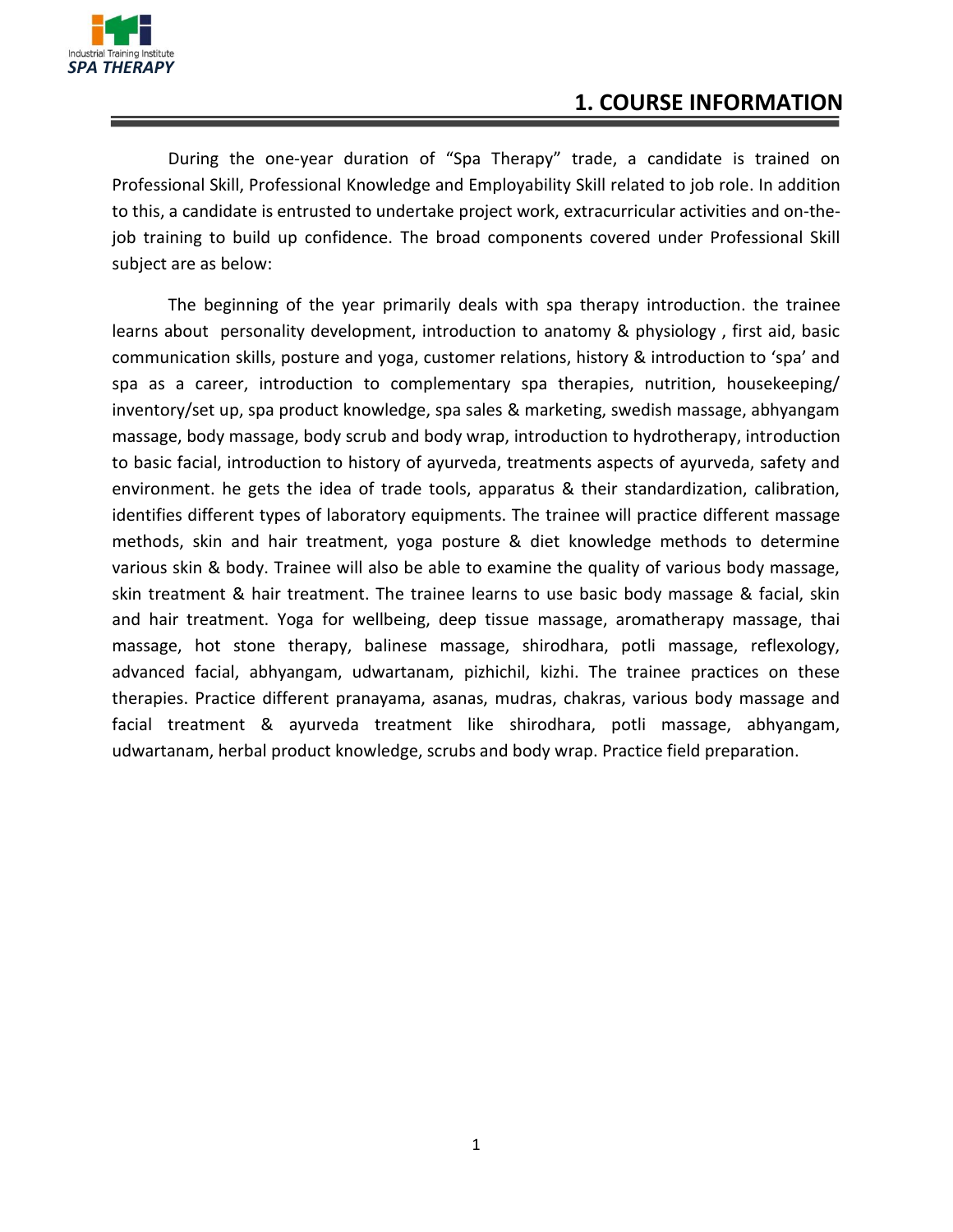

#### **2.1 GENERAL**

The Directorate General of Training (DGT) under Ministry of Skill Development & Entrepreneurship offers a range of vocational training courses catering to the need of different sectors of economy/ Labour market. The vocational training programmes are delivered under the aegis of Directorate General of Training (DGT). Craftsman Training Scheme (CTS) with variants and Apprenticeship Training Scheme (ATS) are two pioneer schemes of DGT for strengthening vocational training.

'Spa Therapy' trade under CTS is one of the popular courses delivered nationwide through a network of ITIs. The course is of one year duration. It mainly consists of Domain area and Core area. The Domain area(Trade Theory & Practical) imparts professional skills and knowledge, while the core area(Employability Skill) imparts requisite core skills, knowledge and life skills. After passing out the training program, the trainee is awarded National Trade Certificate (NTC) by DGT which is recognized worldwide.

#### **Candidates broadly need to demonstrate that they are able to:**

- Perform tasks with due consideration to safety rules, accident prevention regulations and environmental protection stipulations;
- Apply professional skill, knowledge & employability skills while performing jobs.
- Document the data related to the task undertaken.

#### **2.2 PROGRESSION PATHWAYS**

- Can join industry as Craftsman and will progress further as Senior Craftsman, Supervisor and can rise up to the level of Manager.
- Can become Entrepreneur in the related field.
- Can join masseur/ Spa therapist
- Senior Spa therapist
- Centre head
- Senior centre head
- Spa trainer
- Spa consultant
- Can join Advanced Diploma (Vocational) courses under DGT as applicable.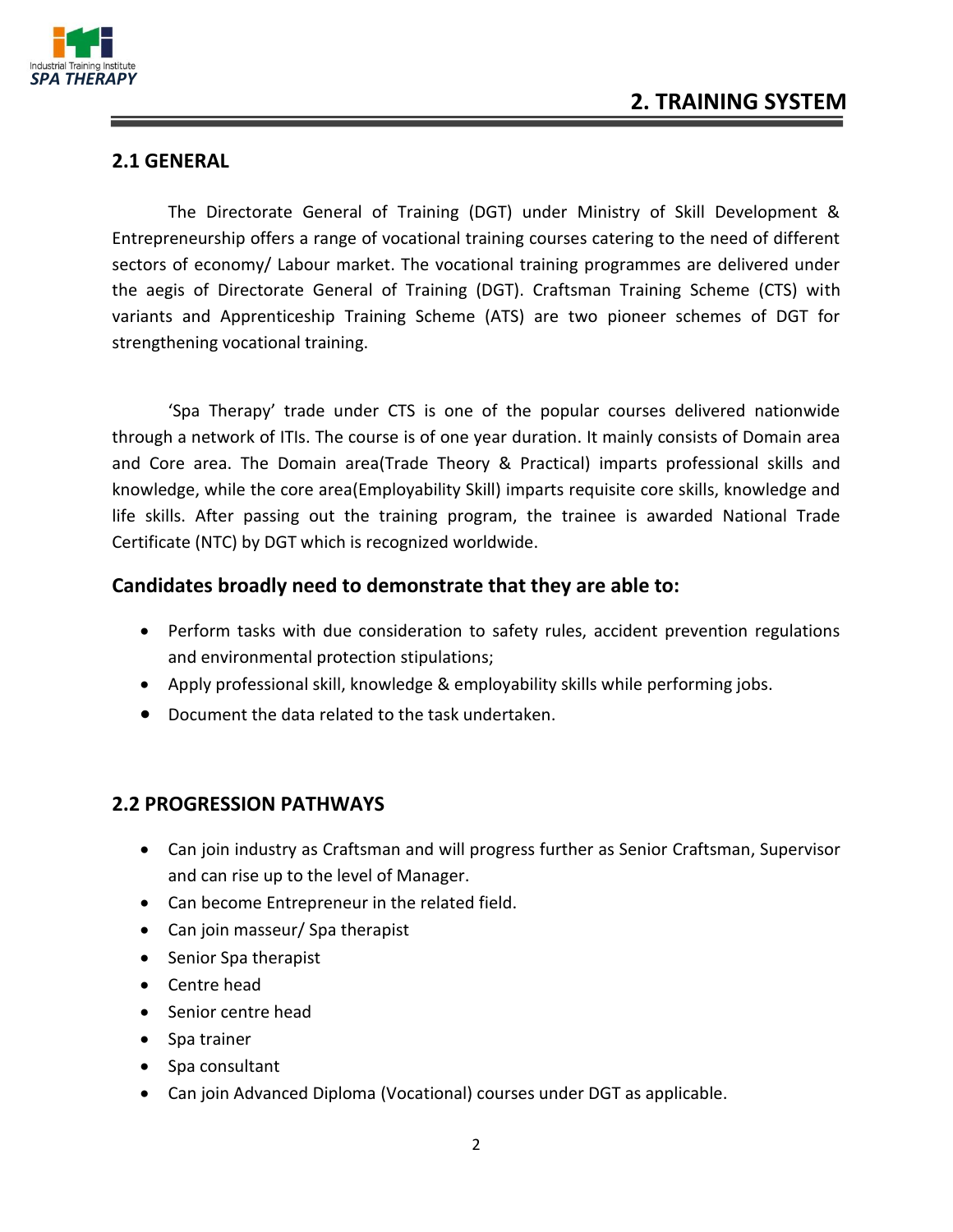

#### **2.3 COURSE STRUCTURE**

Table below depicts the distribution of training hours across various course elements during a period of one year: -

| S No.         | <b>Course Element</b>                 | <b>Notional Training</b><br><b>Hours</b><br>1 <sup>st</sup> Year |
|---------------|---------------------------------------|------------------------------------------------------------------|
|               | Professional Skill (Trade Practical)  | 1200                                                             |
| $\mathcal{P}$ | Professional Knowledge (Trade Theory) | 240                                                              |
| 3             | <b>Employability Skills</b>           | 160                                                              |
|               | <b>Total</b>                          | 1600                                                             |

#### **2.4 ASSESSMENT & CERTIFICATION**

The trainee will be tested for his skill, knowledge and attitude during the period of course through formative assessment and at the end of the training programme through summative assessment as notified by the DGT from time to time.

a) The **Continuous Assessment** (Internal) during the period of training will be done by **Formative Assessment Method** by testing for assessment criteria listed against learning outcomes. The training institute has to maintain an individual trainee portfolio as detailed in assessment guideline. The marks of internal assessment will be as per the formative assessment template provided on [www.bharatskills.gov.in.](http://www.bharatskills.gov.in/)

b) The final assessment will be in the form of summative assessment method. The All India Trade Test for awarding NTC will be conducted by **Controller of examinations, DGT** as per the guidelines. The pattern and marking structure is being notified by DGT from time to time. **The learning outcome and assessment criteria will be the basis for setting question papers for final assessment. The examiner during final examination will also check** the individual trainee's profile as detailed in assessment guideline before giving marks for practical examination.

#### **2.4.1 PASS REGULATION**

For the purposes of determining the overall result, weightage of 100% is applied for six months and one-year duration courses and 50% weightage is applied to each examination for two years courses. The minimum pass percent for Trade Practical and Formative assessment is 60% & for all other subjects is 33%. There will be no Grace marks.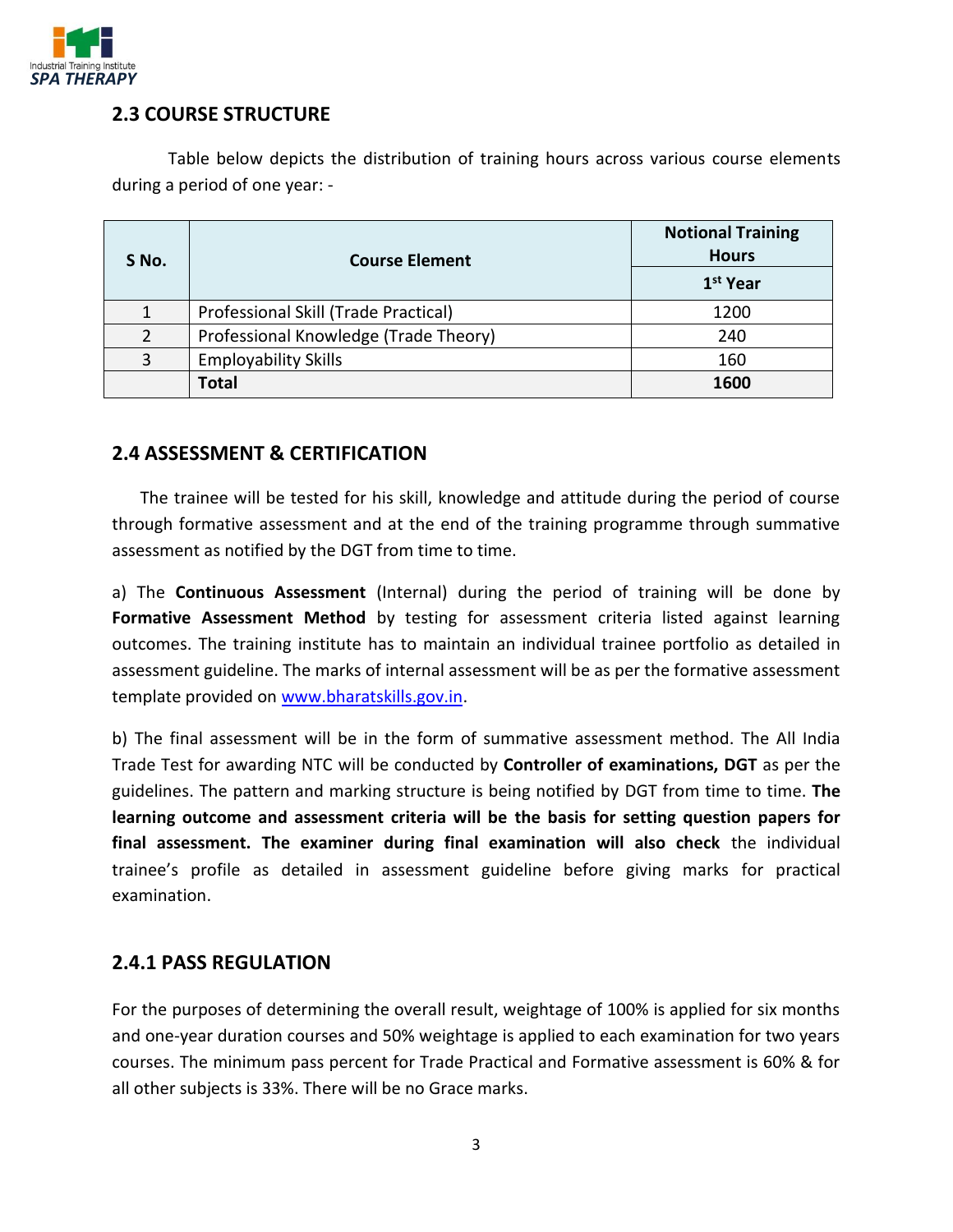

#### **2.4.2 ASSESSMENT GUIDELINE**

Appropriate arrangements should be made to ensure that there will be no artificial barriers to assessment. The nature of special needs should be taken into account while undertaking the assessment. Due consideration should be given while assessing for teamwork, avoidance/reduction of scrap/wastage and disposal of scrap/waste as per procedure, behavioral attitude, sensitivity to the environment and regularity in training. The sensitivity towards OSHE and self-learning attitude are to be considered while assessing competency.

Assessment will be evidence based comprising the following:

- Job carried out in labs/workshop
- Record book/ daily diary
- Answer sheet of assessment
- Viva-voce
- Progress chart
- Attendance and punctuality
- Assignment
- Project work

Evidences and records of internal (Formative) assessments are to be preserved until forthcoming examination for audit and verification by examining body. The following marking pattern to be adopted while assessing:

| <b>Performance Level</b>                                                                                                                                                                                                                 | <b>Evidence</b>                                                                                                                                                                                                                                            |  |  |  |
|------------------------------------------------------------------------------------------------------------------------------------------------------------------------------------------------------------------------------------------|------------------------------------------------------------------------------------------------------------------------------------------------------------------------------------------------------------------------------------------------------------|--|--|--|
| (a) Weightage in the range of 60%-75% to be allotted during assessment                                                                                                                                                                   |                                                                                                                                                                                                                                                            |  |  |  |
| For performance in this grade, the candidate<br>should produce work which demonstrates<br>attainment of an acceptable standard of<br>craftsmanship with occasional guidance, and<br>due regard for safety procedures<br>and<br>practices | skills<br>Demonstration of<br>good<br>and<br>field<br>of<br>accuracy in the<br>work/<br>assignments.<br>A fairly good level of neatness and<br>consistency to accomplish job activities.<br>Occasional support in completing the<br>$\bullet$<br>task/job. |  |  |  |
| (b) Weightage in the range of 75%-90% to be allotted during assessment                                                                                                                                                                   |                                                                                                                                                                                                                                                            |  |  |  |
| For this grade, a candidate should produce<br>work which demonstrates attainment of a<br>reasonable standard of craftsmanship, with<br>little guidance, and regard for safety<br>procedures and practices                                | Good skill levels and accuracy in the field<br>of work/assignments.<br>A good level of neatness and consistency<br>to accomplish job activities.<br>Little support in completing the task/job.                                                             |  |  |  |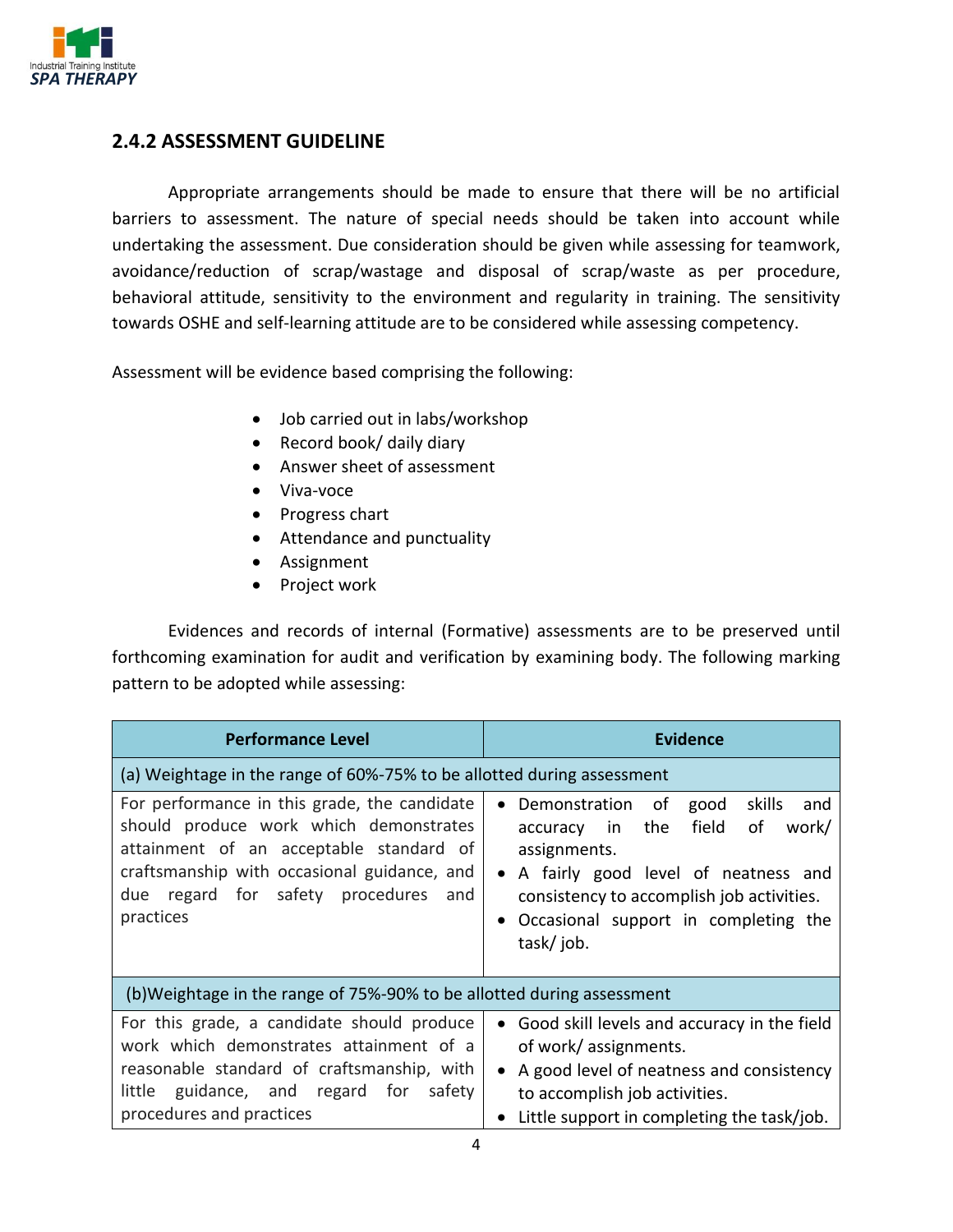

| (c) Weightage in the range of more than 90% to be allotted during assessment |                                               |  |  |  |
|------------------------------------------------------------------------------|-----------------------------------------------|--|--|--|
| For performance in this grade, the candidate,                                | • High skill levels and accuracy in the field |  |  |  |
| with minimal or no support in organization                                   | of work/assignments.                          |  |  |  |
| and execution and with due regard for safety                                 | • A high level of neatness and consistency    |  |  |  |
| procedures and practices, has produced work                                  | to accomplish job activities.                 |  |  |  |
| which demonstrates attainment of a high                                      | • Minimal or no support in completing the     |  |  |  |
| standard of craftsmanship.                                                   | task/job.                                     |  |  |  |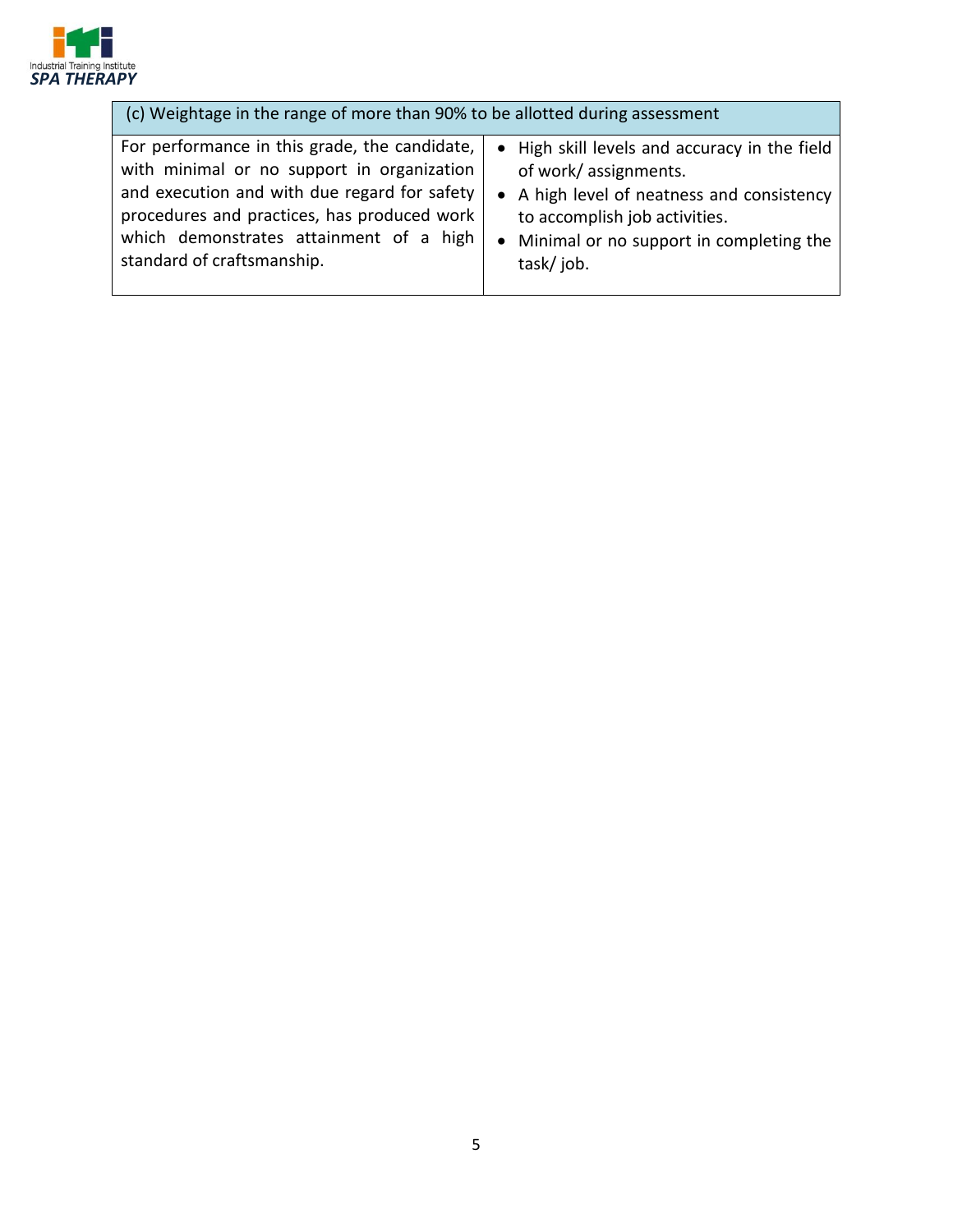

**Masseur:** massages by hand or machine various parts of body to remove stiffness, sprains and pains or to generally to tone up muscles by improving blood circulation or stimulating nervous system.

**Sports Masseur:** is also known as sports therapist or massage therapist or sports massager. The responsibilities of the Sports Masseurs include manipulating muscle tissues to release tension, reduce pain, restore range of movement, ensure timely recovery and promote good body condition usually under the supervision of a medical doctor or a physiotherapist.

**SPA Salon Beauty Therapist:** They will be responsible for administering a range of **treatments** to clients. If you're based in a **salon** you'll also be expected to perform some front of house duties including meeting and greeting customers, answering the phone and taking bookings.

**GYM Trainer Assistant/ Fitness Trainer**; lead, instruct, and motivate individuals or groups in exercise activities, including cardiovascular exercise (exercises for the heart and blood system), strength training, and stretching. They **work** with people of all ages and skill levels.

**Yoga Trainer:** Yoga is an exercise and meditation technique which is based around finding balance of mind through breathing, posture and stretching. As a trainer, would instruct the students in the art of yoga in order to increase their fitness and personal health, in both body and mind.

**Therapists in Ayurvedic Hospital:** An Ayurvedic Massage and Bliss Therapist is a specialist who works with massage and other therapies which are individualized to the nature of the person and nature of any imbalances that are present. Ayurvedic Body Therapies are a significant part of the healing process in Ayurvedic medicine and are becoming popular in clinics and health spas around the world.

#### **Reference NCO-2015:**

- (i) 2264.0400 Masseur
- (ii) 2264.0401 Sports Masseur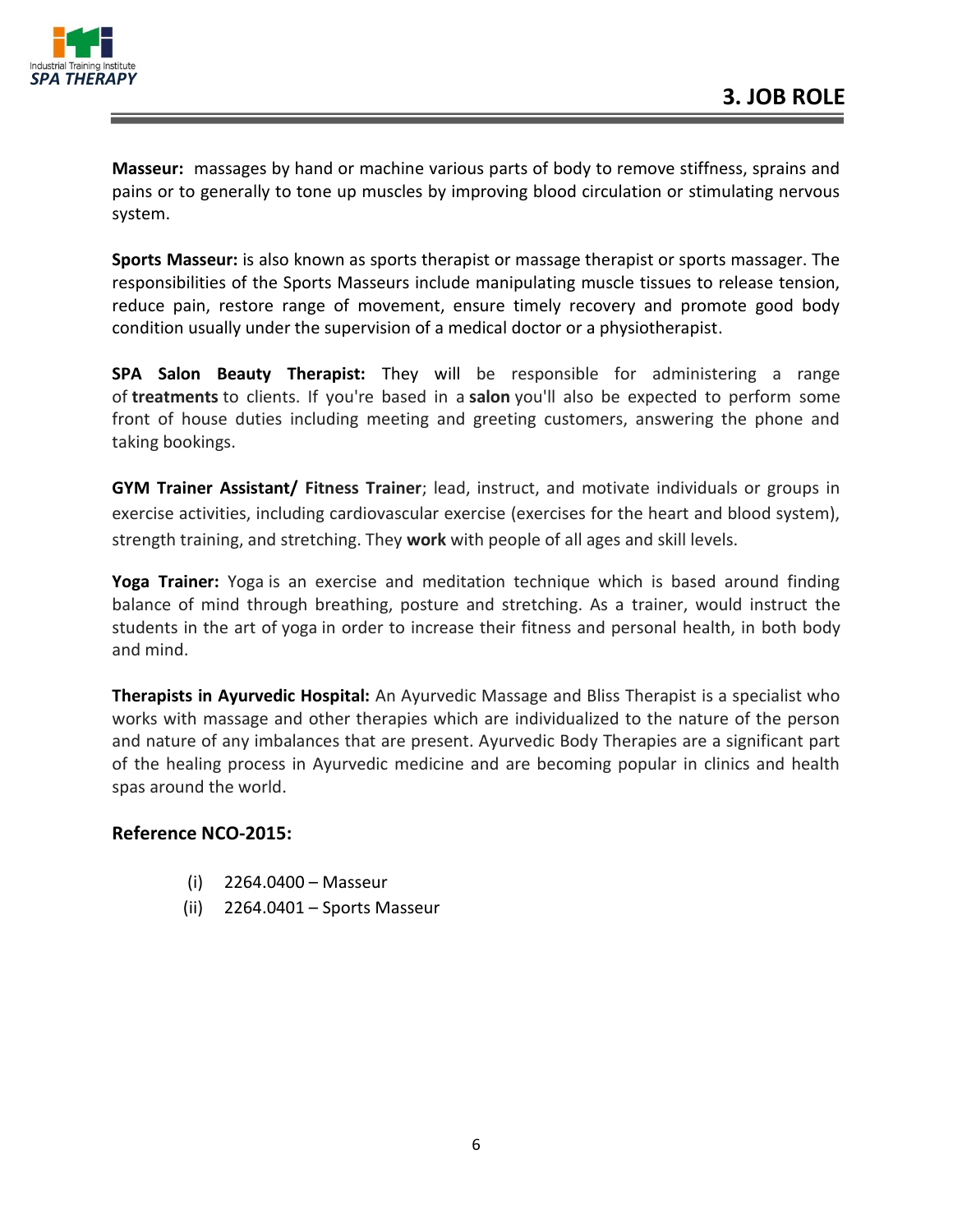

\_\_\_

## **4. GENERAL INFORMATION**

| <b>Name of the Trade</b>                        | <b>SPA THERAPY</b>                                                                                                                                                                                                                                                                                                                                                                                                                                                                                                                                                                                                                                                                                                                                                                                                                                          |  |  |  |  |
|-------------------------------------------------|-------------------------------------------------------------------------------------------------------------------------------------------------------------------------------------------------------------------------------------------------------------------------------------------------------------------------------------------------------------------------------------------------------------------------------------------------------------------------------------------------------------------------------------------------------------------------------------------------------------------------------------------------------------------------------------------------------------------------------------------------------------------------------------------------------------------------------------------------------------|--|--|--|--|
| <b>Trade Code</b>                               | DGT/1092                                                                                                                                                                                                                                                                                                                                                                                                                                                                                                                                                                                                                                                                                                                                                                                                                                                    |  |  |  |  |
| <b>NCO - 2015</b>                               | 2264.0400, 2264.0401                                                                                                                                                                                                                                                                                                                                                                                                                                                                                                                                                                                                                                                                                                                                                                                                                                        |  |  |  |  |
| <b>NSQF Level</b>                               | Level - 4                                                                                                                                                                                                                                                                                                                                                                                                                                                                                                                                                                                                                                                                                                                                                                                                                                                   |  |  |  |  |
| <b>Duration of Craftsmen</b><br><b>Training</b> | One Year (1600 Hours)                                                                                                                                                                                                                                                                                                                                                                                                                                                                                                                                                                                                                                                                                                                                                                                                                                       |  |  |  |  |
| <b>Entry Qualification</b>                      | Passed 10 <sup>th</sup> class examination.                                                                                                                                                                                                                                                                                                                                                                                                                                                                                                                                                                                                                                                                                                                                                                                                                  |  |  |  |  |
| <b>Minimum Age</b>                              | 14 years as on $01st$ August of the year of admission.                                                                                                                                                                                                                                                                                                                                                                                                                                                                                                                                                                                                                                                                                                                                                                                                      |  |  |  |  |
| <b>Eligibility for PwD</b>                      | LD, CP, LC, DW, AA, DEAF, HH, SLD                                                                                                                                                                                                                                                                                                                                                                                                                                                                                                                                                                                                                                                                                                                                                                                                                           |  |  |  |  |
| Unit Strength (No. of<br>Student)               | 24(There is no separate provision of supernumerary seats)                                                                                                                                                                                                                                                                                                                                                                                                                                                                                                                                                                                                                                                                                                                                                                                                   |  |  |  |  |
| <b>Space Norms</b>                              | 80 Sq. m                                                                                                                                                                                                                                                                                                                                                                                                                                                                                                                                                                                                                                                                                                                                                                                                                                                    |  |  |  |  |
| <b>Power Norms</b>                              | 6 KW                                                                                                                                                                                                                                                                                                                                                                                                                                                                                                                                                                                                                                                                                                                                                                                                                                                        |  |  |  |  |
| <b>Instructors Qualification for:</b>           |                                                                                                                                                                                                                                                                                                                                                                                                                                                                                                                                                                                                                                                                                                                                                                                                                                                             |  |  |  |  |
| (i) Spa Therapy Trade                           | Post Graduate Diploma in Spa Therapy/ Management from<br>recognised university/ college with one year experience in the<br>relevant field.<br><b>OR</b><br>Diploma (minimum 2 years) in Spa Therapy/ Management/ CIDESCO<br>from recognised board of education or relevant Advanced Diploma<br>(Vocational) from DGT with two years post qualification experience<br>in the relevant field.<br><b>OR</b><br>NTC/NAC passed in the Spa Therapytrade with three years'<br>experience in the relevant field.<br><b>Essential Qualification:</b><br>Relevant National Craft Instructor Certificate (NCIC) in any of the<br>variants under DGT.<br>Out of two Instructors required for the unit of $2(1+1)$ , one must<br>Degree/Diploma<br>other<br>must<br>have<br>NTC/NAC<br>and<br>have<br>qualifications. However, both of them must possess NCIC in any of |  |  |  |  |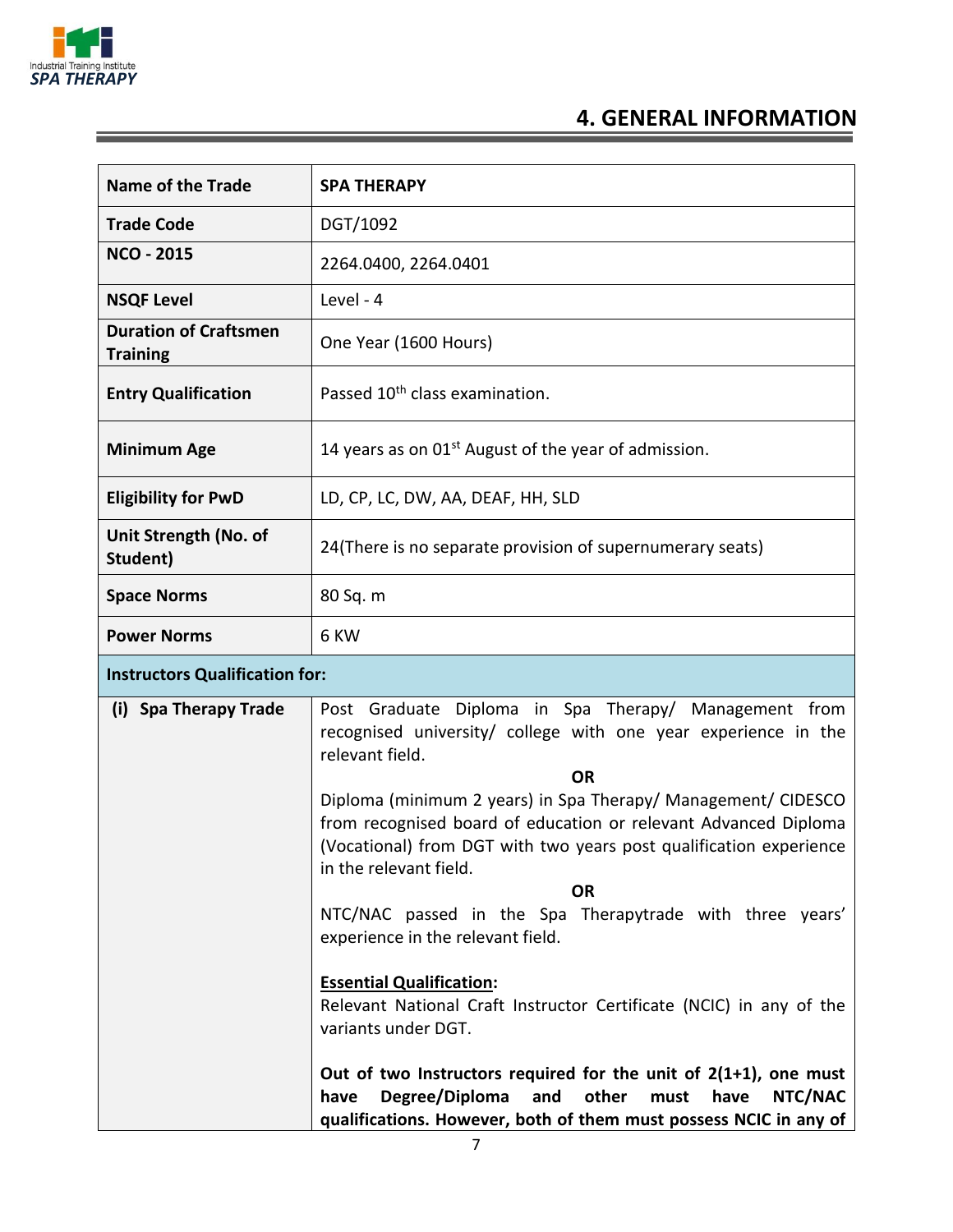

|                                                             | its variants.          |                                                                                                                                                                                                                                                                                                                                                                              |                             |  |  |  |
|-------------------------------------------------------------|------------------------|------------------------------------------------------------------------------------------------------------------------------------------------------------------------------------------------------------------------------------------------------------------------------------------------------------------------------------------------------------------------------|-----------------------------|--|--|--|
| (ii) Employability Skill                                    | from DGT institutes.   | MBA/BBA/Any Graduate/Diploma in any discipline with Two<br>years' experience with short term ToT Course in Employability Skills<br>(Must have studied English/ Communication Skills and Basic<br>Computer at 12th / Diploma level and above)<br>ΩR<br>Existing Social Studies Instructors in ITIs with short term ToT Course<br>in Employability Skills from DGT institutes. |                             |  |  |  |
| List of Tools and<br>Equipment                              | As per Annexure - I    |                                                                                                                                                                                                                                                                                                                                                                              |                             |  |  |  |
| Distribution of training on Hourly basis: (Indicative only) |                        |                                                                                                                                                                                                                                                                                                                                                                              |                             |  |  |  |
| <b>Total Hrs /week</b>                                      | <b>Trade Practical</b> | <b>Trade Theory</b>                                                                                                                                                                                                                                                                                                                                                          | <b>Employability Skills</b> |  |  |  |
| 40 Hours                                                    | 30 Hours               | 6 Hours                                                                                                                                                                                                                                                                                                                                                                      | 4 Hours                     |  |  |  |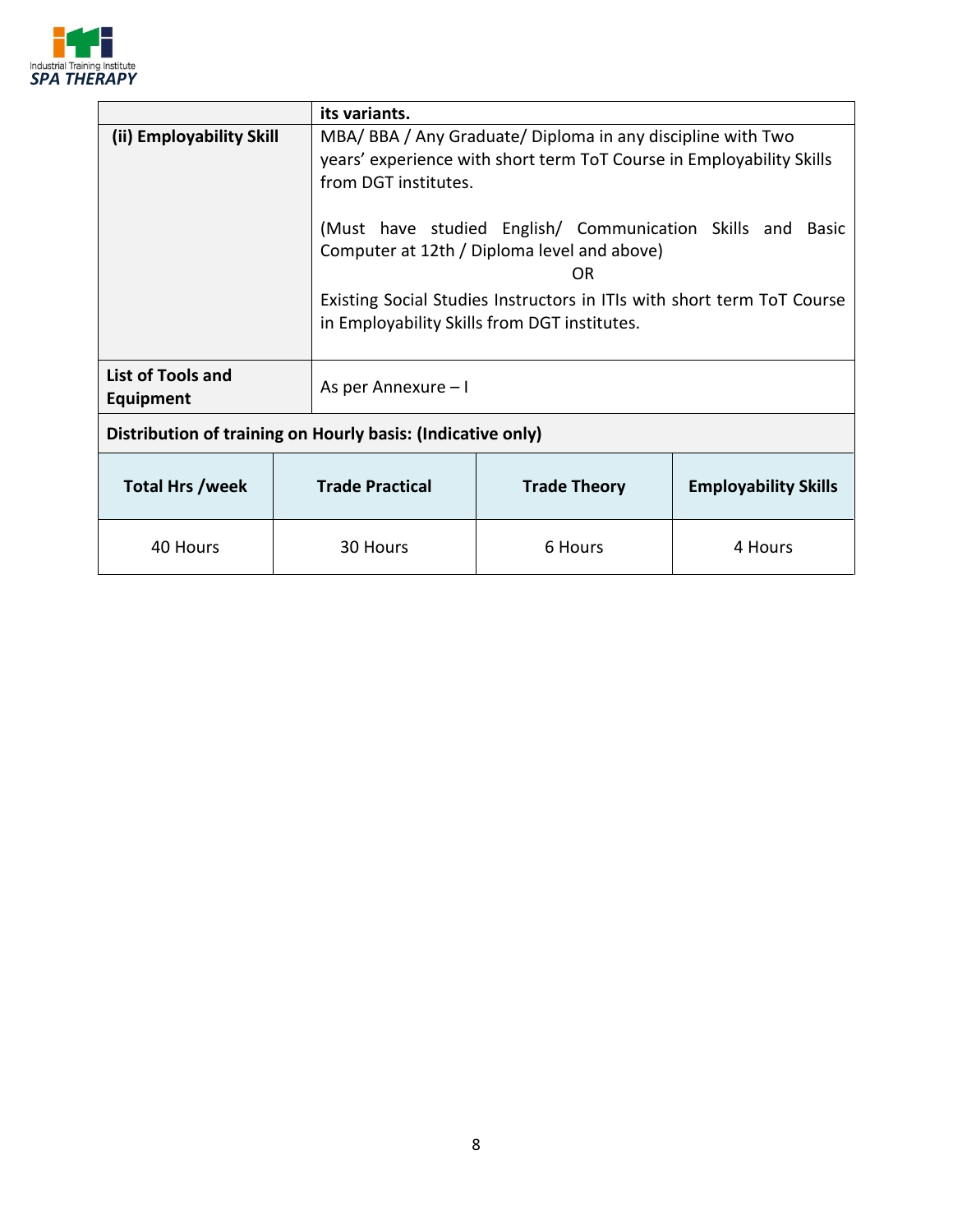



*Learning outcomes are a reflection of total competencies of a trainee and assessment will be carried out as per the assessment criteria.*

#### **5.1 LEARNING OUTCOMES (TRADE SPECIFIC)**

- 1. Develop personality and behavioural skills to take SPA as a career goal following safety precautions.
- 2. Identify and mark different body parts, joints, muscles and bones of human body for spa therapy.
- 3. Carry out holistic massages.
- 4. Perform techniques of applying various forms of hydrotherapy related to all modalities.
- 5. Carry out skin diagnosis using mapping techniques and techniques to suit your client's requirements.
- 6. Identify the body layers and their relation to function and properties, determine depth of pressure.
- 7. Rely on the reflexes map of the feet and hands to all the internal organs and other human body parts.
- 8. Perform various full body scrub and wraps with its benefits.
- 9. Identify, select and apply the Spa product and sales according to skin type.
- 10. Develop skill dealing with different SPA therapies.
- 11. Develop skill on IT literacy.
- 12. Develop the skill of Yoga.
- 13. Develop the skill of Aayurveda and full body shiroabhiyangam massage in case of product handling, dispensing and energetic release.
- 14. Identify, select and apply various essential oils and career oils and blends of oil in Spa therapy.
- 15. Locate the energetic lines of the feet, legs, hips, back, shoulders, neck, head and face.
- 16. Develop and apply the skill on stone therapy.
- 17. Develop and apply the skill on Shirodhara Massage.
- 18. Develop and apply the skill on Potli Massage.
- 19. Carry out facial treatment for dry and oily skin.
- 20. Develop and apply the skill on Udwartanam Massage.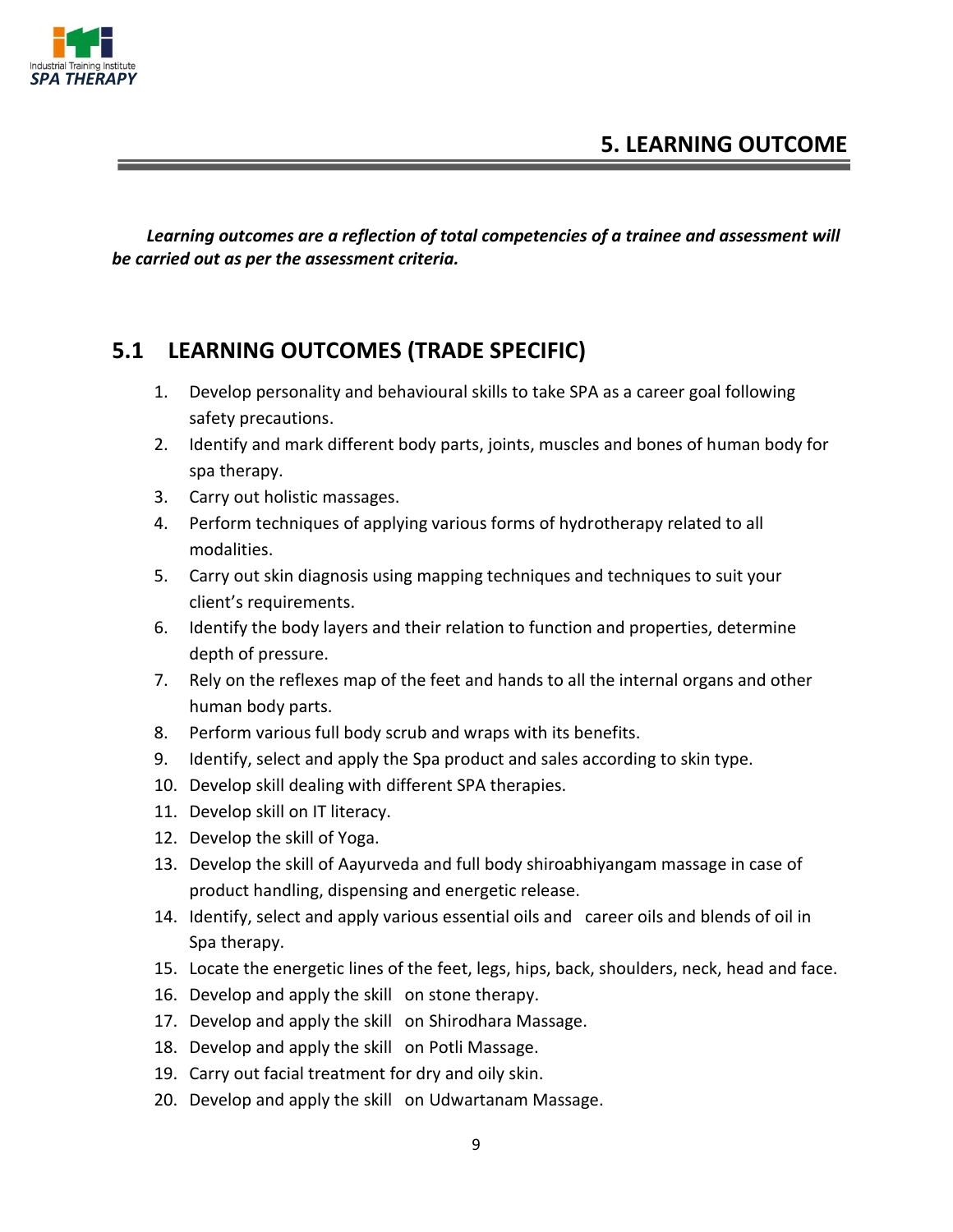

- 21. Develop and apply the skill on Pizhichil Massage.
- 22. Develop and apply the skill on Kizhi massage.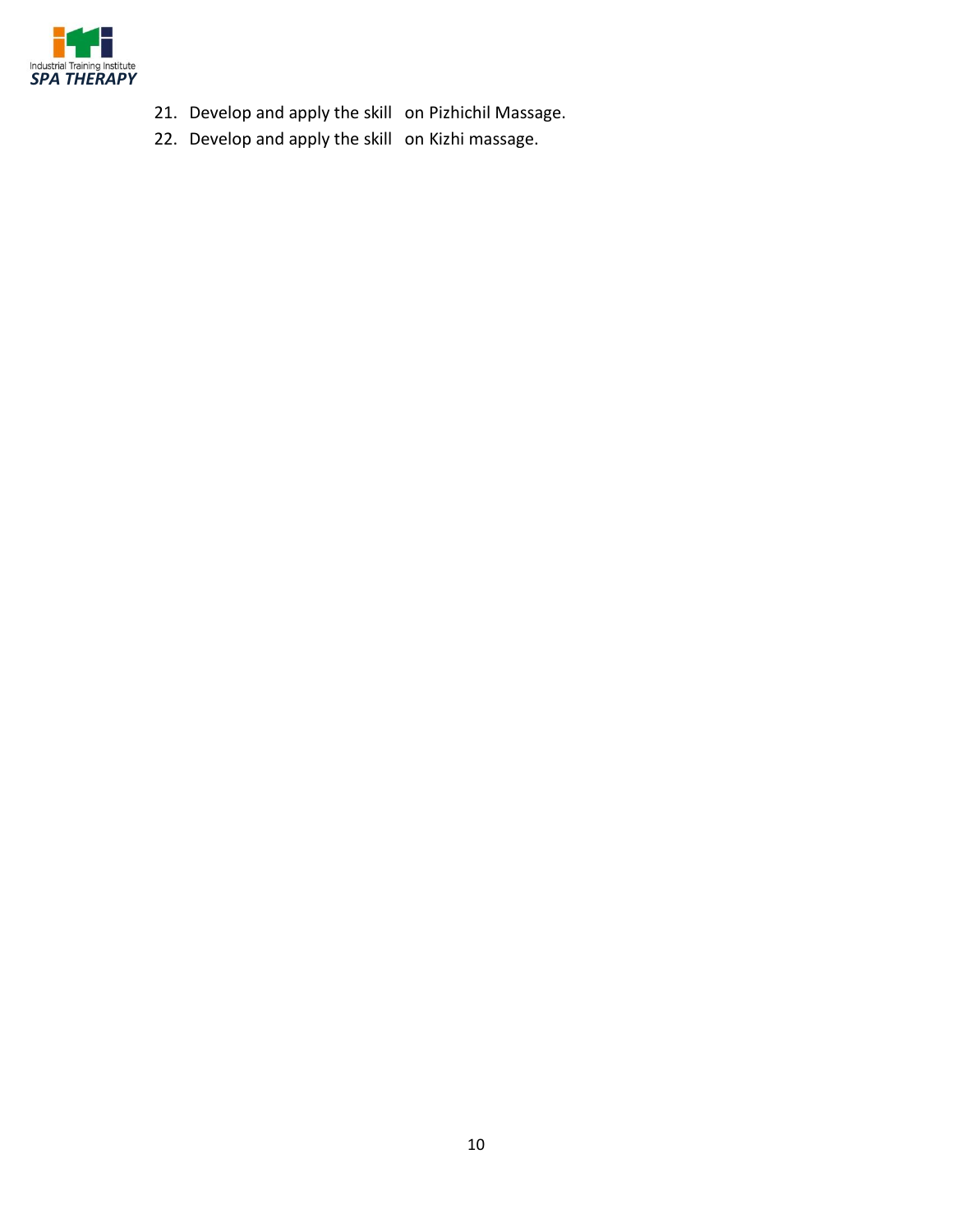

Ξ

## **6. ASSESSMENT CRITERIA**

| <b>LEARNING OUTCOMES</b> |                                                                                            | <b>ASSESSMENT CRITERIA</b>                          |  |  |  |  |
|--------------------------|--------------------------------------------------------------------------------------------|-----------------------------------------------------|--|--|--|--|
| 1.                       | Develop<br>personality                                                                     | Identify and select spa industry.                   |  |  |  |  |
|                          | and behavioural skills<br>to take SPA as a career<br>goal following safety<br>precautions. | Setup behavioural skill.                            |  |  |  |  |
|                          |                                                                                            | Plan the scheduled task.                            |  |  |  |  |
|                          |                                                                                            | Ability to communicate.                             |  |  |  |  |
|                          |                                                                                            | Communication, written and oral ability             |  |  |  |  |
|                          |                                                                                            | Attain the customer.                                |  |  |  |  |
|                          |                                                                                            | Reports and feedback                                |  |  |  |  |
|                          |                                                                                            |                                                     |  |  |  |  |
|                          | 2. Identify<br>mark<br>and                                                                 | Identify the different important body parts.        |  |  |  |  |
|                          | different body<br>parts,<br>muscles<br>and                                                 | Marking of important muscles.                       |  |  |  |  |
|                          | joints,<br>bones of human body                                                             | Marking of important Bones.                         |  |  |  |  |
|                          | for spa therapy.                                                                           | Marking of important Joints.                        |  |  |  |  |
|                          |                                                                                            | Identify functions of different body parts.         |  |  |  |  |
|                          |                                                                                            |                                                     |  |  |  |  |
|                          | holistic<br>3. Carry<br>out                                                                | Pre Treatment set up for holistic massages.         |  |  |  |  |
|                          | massages.                                                                                  | Product handling for holistic message.              |  |  |  |  |
|                          |                                                                                            | Customize the treatment according to consultation.  |  |  |  |  |
|                          |                                                                                            | Energetic release and Cleansing.                    |  |  |  |  |
|                          |                                                                                            | Observe self protection during holistic massage.    |  |  |  |  |
|                          |                                                                                            |                                                     |  |  |  |  |
|                          | 4. Perform techniques of                                                                   | Identify different types of hydrotherapy treatment. |  |  |  |  |
|                          | applying various forms<br>of<br>hydrotherapy<br>related<br>to<br>all<br>modalities.        | Identify essential steps of Hydrotherapy Treatment. |  |  |  |  |
|                          |                                                                                            | Prepare pre treatment setup.                        |  |  |  |  |
|                          |                                                                                            | Apply skill on customer handling and draping.       |  |  |  |  |
|                          |                                                                                            | Follow safety precaution during hydrotherapy.       |  |  |  |  |
|                          |                                                                                            |                                                     |  |  |  |  |
| 5.                       | Carry out skin diagnosis                                                                   | Identify different types of facial treatment.       |  |  |  |  |
|                          | using<br>mapping<br>techniques<br>and                                                      | Identify essential steps of Facial Treatment.       |  |  |  |  |
|                          |                                                                                            | Prepare pre treatment setup.                        |  |  |  |  |
|                          | techniques to suit your                                                                    | Apply skill on customer handling and draping.       |  |  |  |  |
|                          | client's requirements.                                                                     | Follow safety precaution during hydrotherapy.       |  |  |  |  |
|                          |                                                                                            |                                                     |  |  |  |  |
| 6.                       | Identify the body layers                                                                   | Identify different types of body layer treatment.   |  |  |  |  |
|                          | and their relation to                                                                      | Identify essential steps of body layer Treatment.   |  |  |  |  |
|                          |                                                                                            |                                                     |  |  |  |  |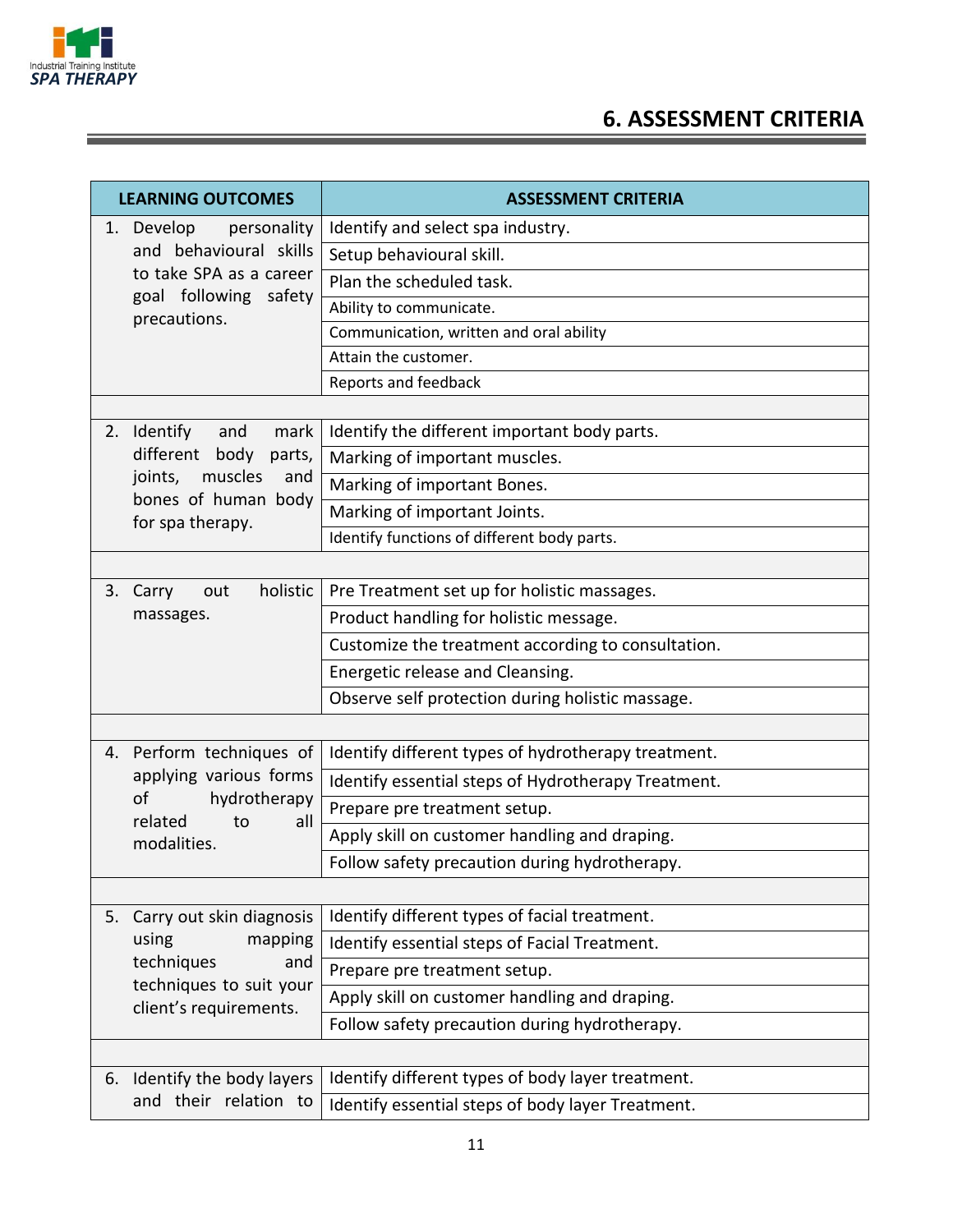

|    | function<br>and                                     | Prepare pre treatment setup.                                       |
|----|-----------------------------------------------------|--------------------------------------------------------------------|
|    | properties, determine<br>depth of pressure.         | Apply skill on customer handling and draping.                      |
|    |                                                     | Follow safety precaution during body layer treatment.              |
|    |                                                     |                                                                    |
|    | 7. Rely on the reflexes                             | Identify different types of reflexology treatment.                 |
|    | map of the feet and                                 | Identify essential steps of reflexology Treatment.                 |
|    | hands<br>all<br>the<br>to                           | Prepare pre treatment setup.                                       |
|    | internal<br>and<br>organs<br>other<br>human<br>body | Apply skill on customer handling and draping.                      |
|    | parts.                                              | Follow safety precaution during reflexology treatment.             |
|    |                                                     |                                                                    |
| 8. | Perform<br>full<br>various                          | Identify different types of body scrub & wraps treatment.          |
|    | body scrub and wraps                                | Identify essential steps of body scrub & wraps Treatment.          |
|    | with its benefits.                                  | Prepare pre treatment setup.                                       |
|    |                                                     | Apply skill on customer handling and draping.                      |
|    |                                                     | Follow safety precaution during body scrub & wraps treatment.      |
|    |                                                     |                                                                    |
|    | 9. Identify, select<br>and                          | Identify different types of spa products.                          |
|    | apply the Spa product                               | Select the spa products.                                           |
|    | and sales according to<br>skin type.                | Display the product.                                               |
|    |                                                     | Consult with customers.                                            |
|    |                                                     | Choose the right product.                                          |
|    |                                                     | Suggest the right product to the customers.                        |
|    |                                                     | Prepare the survey report.                                         |
|    |                                                     |                                                                    |
|    | 10. Develop skill<br>dealing                        | Identify the appropriate therapy.                                  |
|    | with<br>different<br><b>SPA</b><br>therapies.       | Select the appropriate therapy.                                    |
|    |                                                     | Plan for market survey.                                            |
|    |                                                     | Deeside the course of action.                                      |
|    |                                                     | Identify problems.                                                 |
|    |                                                     | Apply, analyze and evaluate the information from market survey.    |
|    |                                                     | Write the report and feedback.                                     |
|    |                                                     |                                                                    |
|    | 11. Develop<br>skill<br>IT<br>on                    | Telephone etiquette & handling.                                    |
|    | literacy.                                           | Guest appointments & booking procedures.                           |
|    |                                                     | Cancellation policy.                                               |
|    |                                                     | Basic knowledge of billing, invoice, tax & vat, stock maintenance. |
|    |                                                     |                                                                    |
|    | 12. Develop the skill of                            | Identify the appropriate yoga to be performed.                     |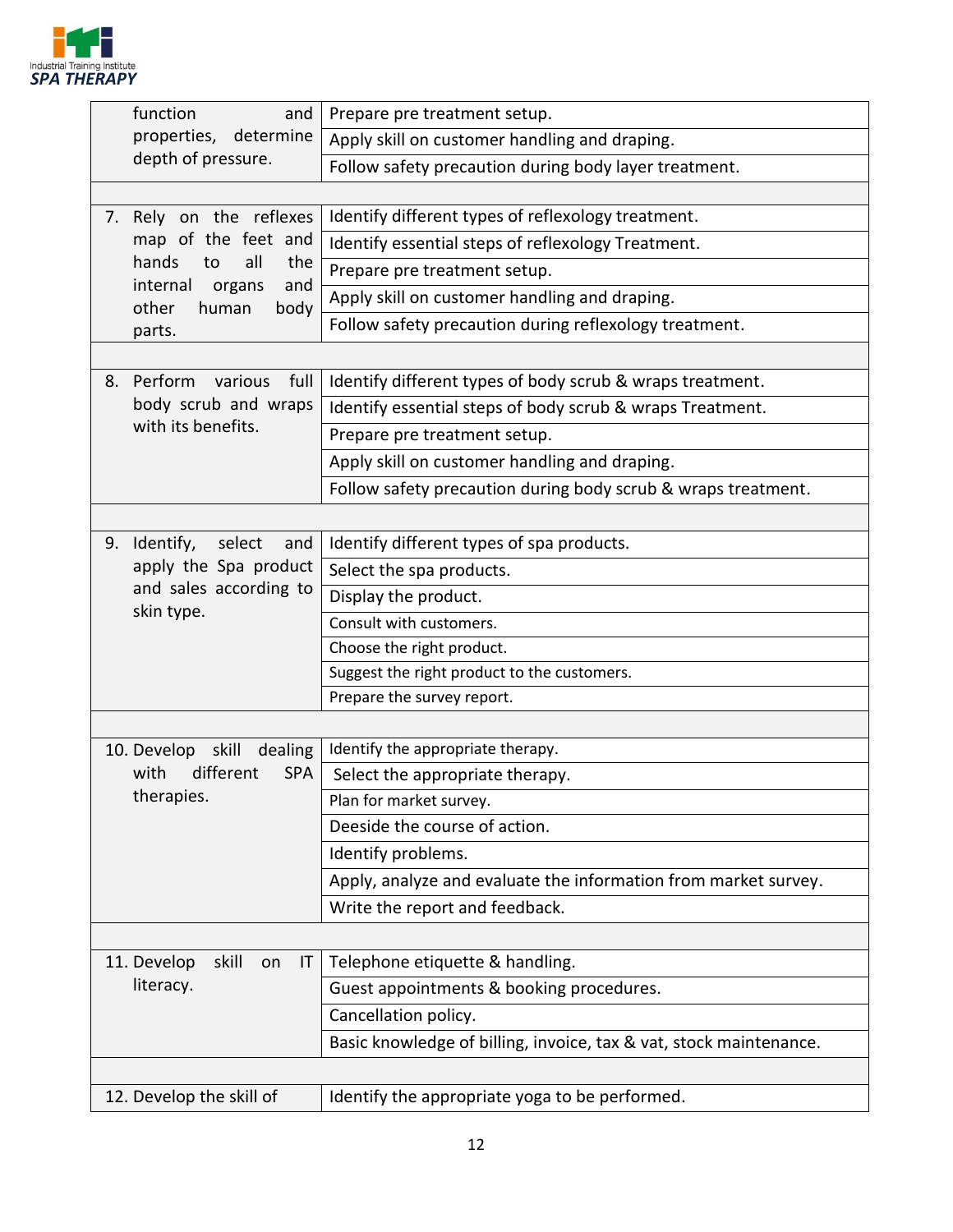

| Yoga.                                                                                           | Get your gear.                                                      |  |  |  |  |  |  |
|-------------------------------------------------------------------------------------------------|---------------------------------------------------------------------|--|--|--|--|--|--|
|                                                                                                 | Choose appropriate session.                                         |  |  |  |  |  |  |
|                                                                                                 | Sustain the practices.                                              |  |  |  |  |  |  |
|                                                                                                 | Follow safety procedure.                                            |  |  |  |  |  |  |
|                                                                                                 |                                                                     |  |  |  |  |  |  |
| 13. Develop the skill of<br>Identify different types of Aayurveda and full body shiroabhiyangam |                                                                     |  |  |  |  |  |  |
| Aayurveda and full                                                                              | massage.                                                            |  |  |  |  |  |  |
| body shiroabhiyangam                                                                            | Identify essential steps of Aayurveda and full body shiroabhiyangam |  |  |  |  |  |  |
| massage in case of<br>product handling,                                                         | massage.                                                            |  |  |  |  |  |  |
| dispensing and                                                                                  | Prepare pre treatment setup.                                        |  |  |  |  |  |  |
| energetic release.                                                                              | Apply skill on customer handling and draping.                       |  |  |  |  |  |  |
|                                                                                                 | Follow safety precaution during Aayurveda and<br>full<br>body       |  |  |  |  |  |  |
|                                                                                                 | shiroabhiyangam massage.                                            |  |  |  |  |  |  |
|                                                                                                 |                                                                     |  |  |  |  |  |  |
| 14. Identify, select and                                                                        | Identify different types of Aromatherapy Massage.                   |  |  |  |  |  |  |
| apply various essential                                                                         | Identify essential steps of Aromatherapy Massage.                   |  |  |  |  |  |  |
| oils and career oils                                                                            | Prepare pre treatment setup.                                        |  |  |  |  |  |  |
| and blends of oil in Spa<br>therapy.                                                            | Apply skill on customer handling and draping.                       |  |  |  |  |  |  |
|                                                                                                 | Follow safety precaution during Aromatherapy Massage.               |  |  |  |  |  |  |
|                                                                                                 |                                                                     |  |  |  |  |  |  |
| 15. Locate the energetic                                                                        | Identify different types of Thai Massage.                           |  |  |  |  |  |  |
| lines of the feet, legs,                                                                        | Identify essential steps of Thai Massage.                           |  |  |  |  |  |  |
| hips, back, shoulders,                                                                          | Prepare pre treatment setup.                                        |  |  |  |  |  |  |
| neck, head and face.                                                                            | Apply skill on customer handling and draping.                       |  |  |  |  |  |  |
|                                                                                                 | Follow safety precaution during Thai Massage.                       |  |  |  |  |  |  |
|                                                                                                 |                                                                     |  |  |  |  |  |  |
| 16. Develop and apply the                                                                       | Identify different types of stone therapy.                          |  |  |  |  |  |  |
| skill on stone therapy.                                                                         | Identify essential steps of stone therapy.                          |  |  |  |  |  |  |
|                                                                                                 | Prepare pre treatment setup.                                        |  |  |  |  |  |  |
|                                                                                                 | Apply skill on customer handling and draping.                       |  |  |  |  |  |  |
|                                                                                                 | Follow safety precaution during stone therapy.                      |  |  |  |  |  |  |
|                                                                                                 |                                                                     |  |  |  |  |  |  |
| 17. Develop and apply the                                                                       | Identify different types of Shirodhara Massage.                     |  |  |  |  |  |  |
| skill on Shirodhara                                                                             | Identify essential steps of Shirodhara Massage.                     |  |  |  |  |  |  |
| Massage.                                                                                        | Prepare pre treatment setup.                                        |  |  |  |  |  |  |
|                                                                                                 | Apply skill on customer handling and draping.                       |  |  |  |  |  |  |
|                                                                                                 | Follow safety precaution during Shirodhara Massage.                 |  |  |  |  |  |  |
|                                                                                                 |                                                                     |  |  |  |  |  |  |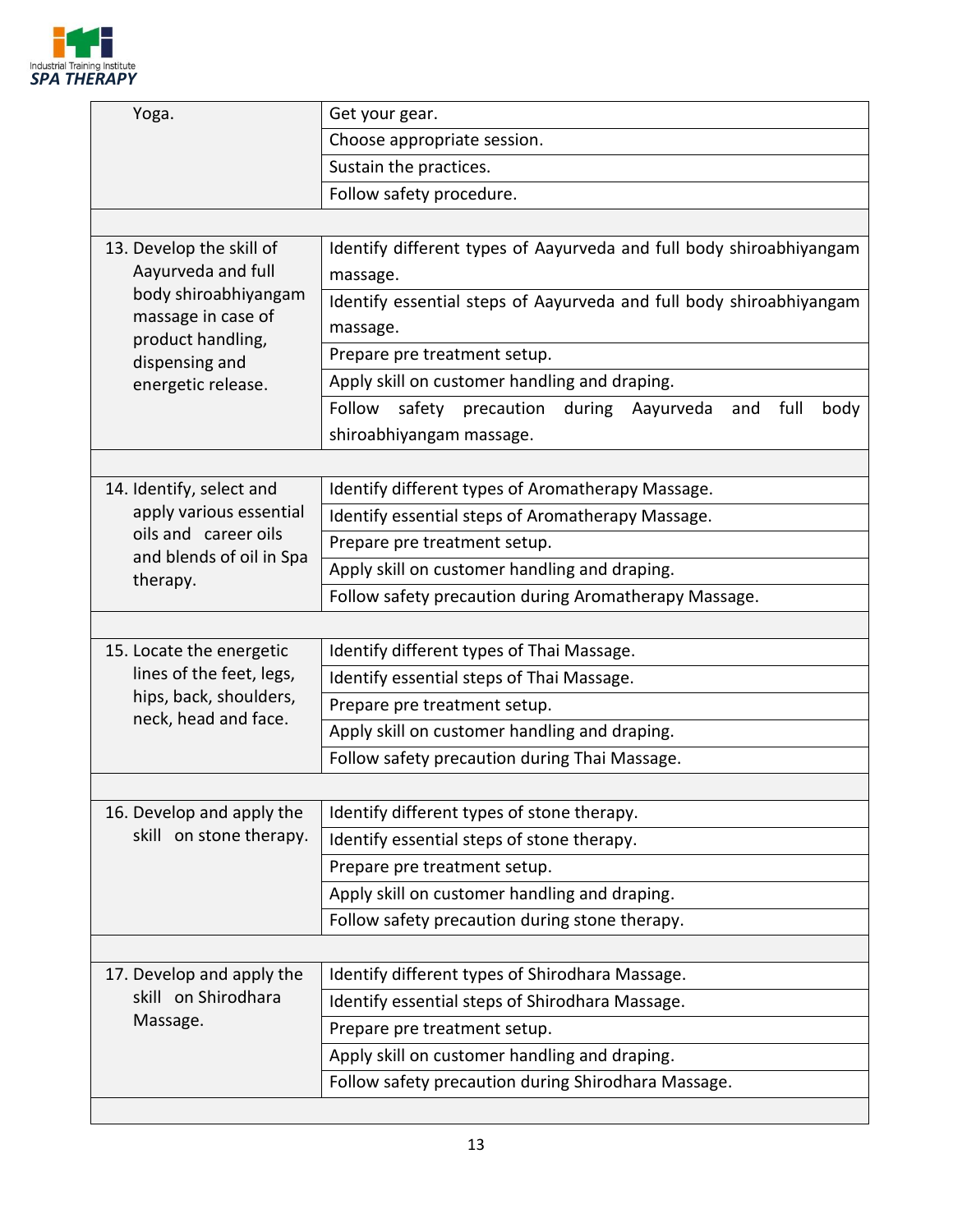

| 18. Develop and apply the | Identify different types of Potli Massage.                   |  |  |  |  |
|---------------------------|--------------------------------------------------------------|--|--|--|--|
| skill on Potli Massage.   | Identify essential steps of Potli Massage.                   |  |  |  |  |
|                           | Prepare pre treatment setup.                                 |  |  |  |  |
|                           | Apply skill on customer handling and draping.                |  |  |  |  |
|                           | Follow safety precaution during Potli Massage.               |  |  |  |  |
|                           |                                                              |  |  |  |  |
| 19. Carry out facial      | Identify different types of dry and oily skin.               |  |  |  |  |
| treatment for dry and     | Identify essential steps of dry and oily skin treatment.     |  |  |  |  |
| oily skin.                | Prepare pre treatment setup.                                 |  |  |  |  |
|                           | Apply skill on customer handling and draping.                |  |  |  |  |
|                           | Follow safety precaution during dry and oily skin treatment. |  |  |  |  |
|                           |                                                              |  |  |  |  |
| 20. Develop and apply the | Identify different types of Udwartanam Massage.              |  |  |  |  |
| skill on Udwartanam       | Identify essential steps of Udwartanam Massage.              |  |  |  |  |
| Massage.                  | Prepare pre treatment setup.                                 |  |  |  |  |
|                           | Apply skill on customer handling and draping.                |  |  |  |  |
|                           | Follow safety precaution during Udwartanam Massage.          |  |  |  |  |
|                           |                                                              |  |  |  |  |
| 21. Develop and apply the | Identify different types of Pizhichil Massage.               |  |  |  |  |
| skill on Pizhichil        | Identify essential steps of Pizhichil Massage.               |  |  |  |  |
| Massage.                  | Prepare pre treatment setup.                                 |  |  |  |  |
|                           | Apply skill on customer handling and draping.                |  |  |  |  |
|                           | Follow safety precaution during Pizhichil Massage.           |  |  |  |  |
|                           |                                                              |  |  |  |  |
| 22. Develop and apply the | Identify different types of Kizhi massage.                   |  |  |  |  |
| skill on Kizhi massage.   | Identify essential steps of Kizhi massage.                   |  |  |  |  |
|                           | Prepare pre treatment setup.                                 |  |  |  |  |
|                           | Apply skill on customer handling and draping.                |  |  |  |  |
|                           | Follow safety precaution during Kizhi massage.               |  |  |  |  |
|                           |                                                              |  |  |  |  |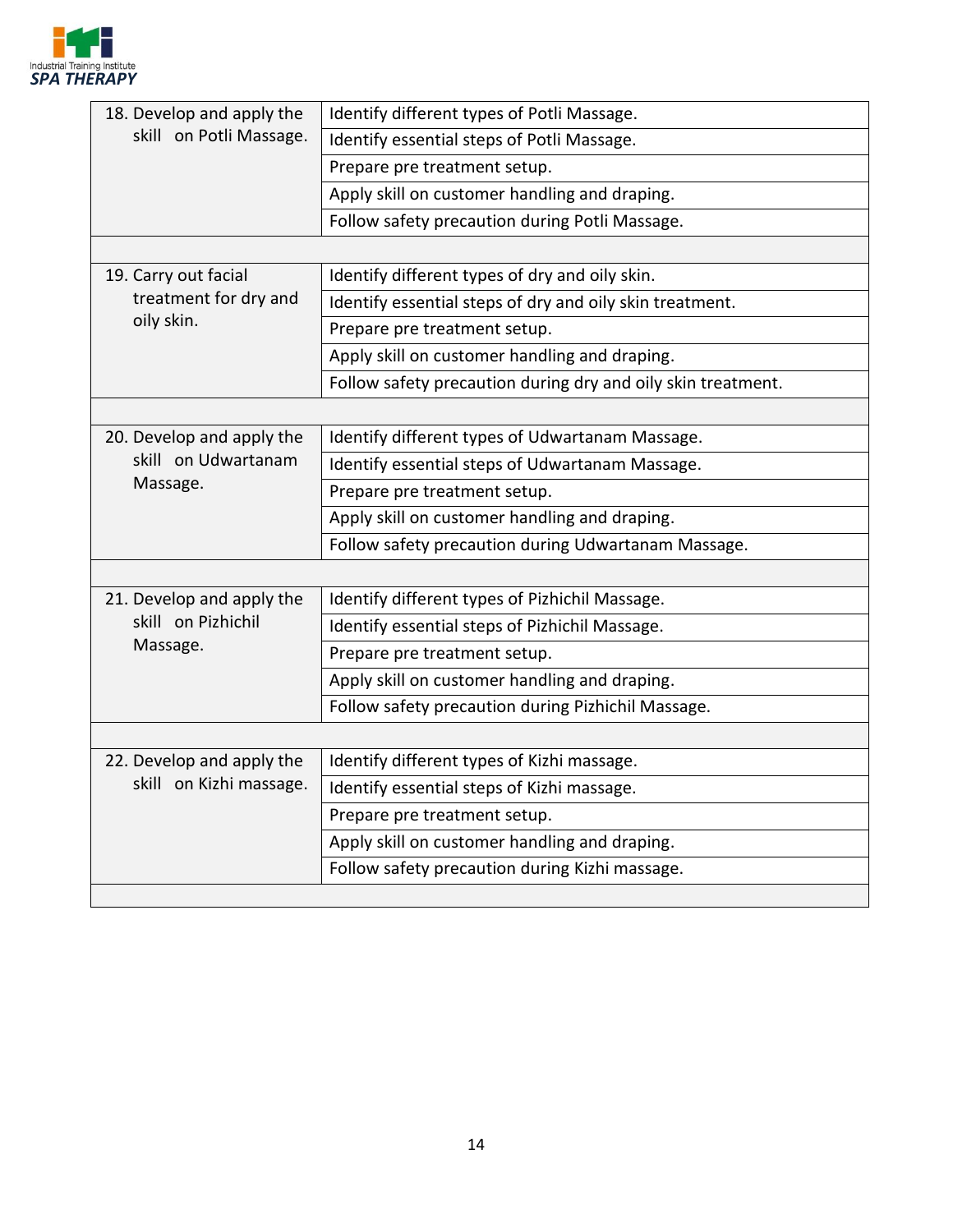

Ξ

| <b>SYLLABUS FOR SPA THERAPY TRADE</b>                                |                                                                                                                     |                                                                     |                                                                                                                                                                                                                                                                                                                                                                           |                                                                                                                                                                                                                                                                                                                                                                    |
|----------------------------------------------------------------------|---------------------------------------------------------------------------------------------------------------------|---------------------------------------------------------------------|---------------------------------------------------------------------------------------------------------------------------------------------------------------------------------------------------------------------------------------------------------------------------------------------------------------------------------------------------------------------------|--------------------------------------------------------------------------------------------------------------------------------------------------------------------------------------------------------------------------------------------------------------------------------------------------------------------------------------------------------------------|
| <b>DURATION: ONE YEAR</b>                                            |                                                                                                                     |                                                                     |                                                                                                                                                                                                                                                                                                                                                                           |                                                                                                                                                                                                                                                                                                                                                                    |
| <b>Duration</b>                                                      | <b>Reference Learning</b><br><b>Outcome</b>                                                                         |                                                                     | <b>Professional Skills</b><br>(Trade Practical)<br><b>With Indicative Hours</b>                                                                                                                                                                                                                                                                                           | <b>Professional Knowledge</b><br>(Trade Theory)                                                                                                                                                                                                                                                                                                                    |
| Professional<br>Skill 150Hrs;<br>Professional<br>Knowledge<br>30Hrs) | Develop personality<br>and behavioral skills<br>to take SPA as a<br>career goal<br>following safety<br>precautions. | 1.<br>2.<br>3.                                                      | Purpose of first aid.<br>(10)<br>hrs)<br>Identification<br>&<br>different<br>recoveries<br>of<br>types of injuries such as-<br>Fractures, burns, electric<br>shock,<br>loss<br>οf<br>consciousness,<br>external<br>bleeding, poisoning, bites<br>& stings, eye, ear, nose &<br>throat emergencies, high<br>Blood pressure. (15 hrs)<br>Self protection. (05 hrs)          | Saving<br>techniques<br>during<br>injuries<br>as-electric<br>shock,<br>poisoning, bites &<br>stings,<br>burns on dummies. (06 hrs.)                                                                                                                                                                                                                                |
|                                                                      |                                                                                                                     | 4.<br>5.<br>6.<br>7.<br>8.<br>9.<br>10.<br>11.<br>12.<br>13.<br>14. | Cleaning<br>Equipment<br>Handling. (03 hrs)<br>Cleaning Procedure. (05<br>hrs)<br>Self Protection. (04 hrs)<br>Linen Handling. (06 hrs)<br>Laundry Procedures. (07<br>hrs)<br>Storage. (05 hrs)<br>Inventory. (06 hrs)<br>Housekeeping Forms. (05<br>hrs)<br>Treatment Room Set-up.<br>(10 hrs)<br>Treatment<br>Room<br>Cleaning. (04 hrs)<br>Infection Control. (05 hrs) | . Cleaning equipment<br>. Cleaning agents<br>. Cleaning Procedure<br>. Handling of Chemicals<br>. Potential Infections<br>. Self Protection<br>handling<br>Linen<br>and<br>Maintenance<br>. Laundry Procedures<br>. Storage<br>. Inventory<br>. Fire Prevention<br>. Housekeeping<br>Waste management and<br>Pollutants<br>. Environmental Protection<br>(12 hrs.) |
|                                                                      |                                                                                                                     | 15.<br>16.<br>17.<br>18.<br>19.                                     | Personal grooming. (05<br>hrs)<br>Body language. (07 hrs)<br>Politeness. (07 hrs)<br>Communication. (06 hrs)<br>Attitude towards                                                                                                                                                                                                                                          | . Grooming<br>. Personal Hygiene<br>. Uniform - Background and<br>Purpose<br>. Personal & Social Etiquette<br>. Corporate Etiquette                                                                                                                                                                                                                                |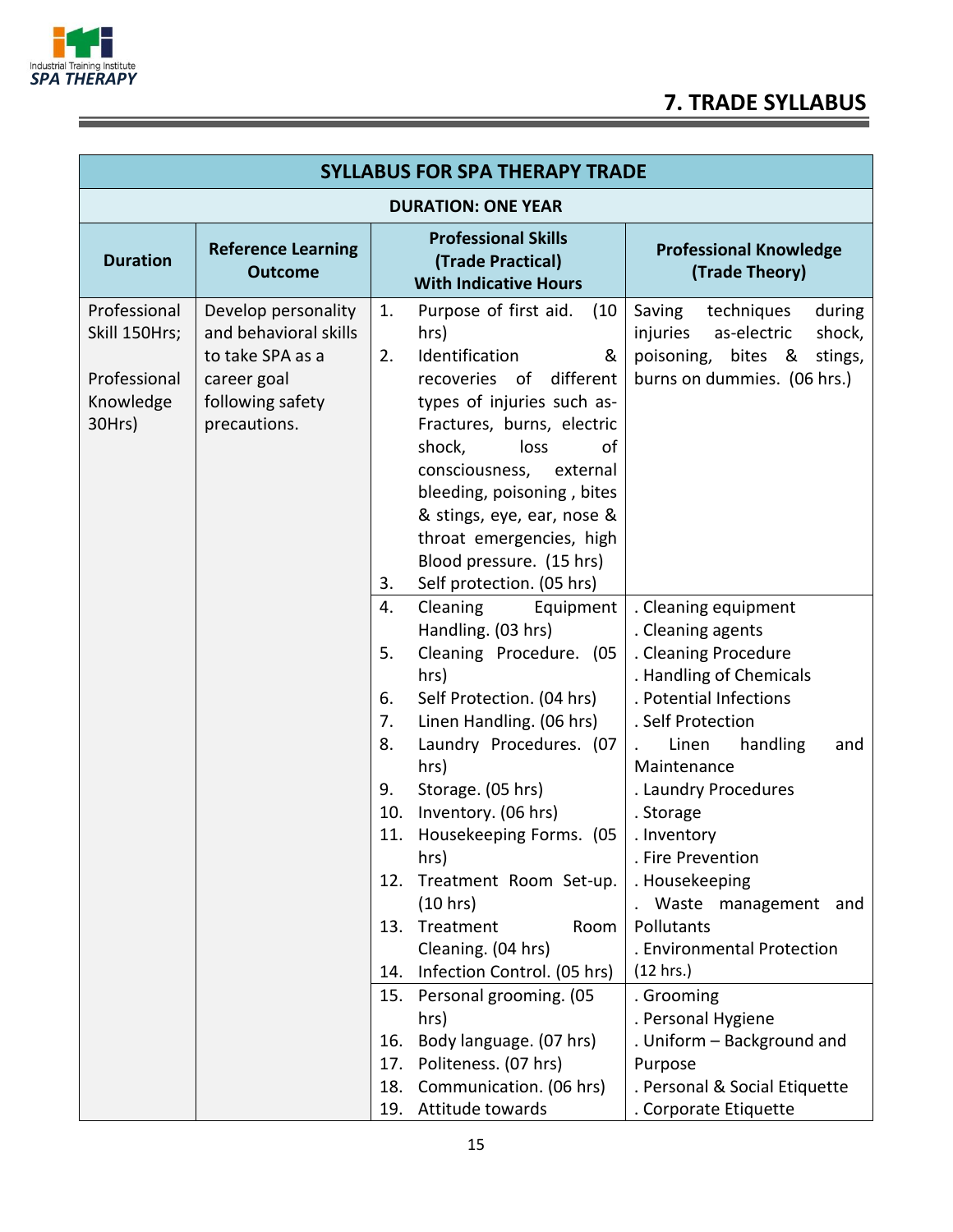

|              |                       | 20. | customer. (10 hrs)<br>Showing examples<br>and | . Self management<br>. Confidence Building |
|--------------|-----------------------|-----|-----------------------------------------------|--------------------------------------------|
|              |                       |     | students<br>to                                |                                            |
|              |                       |     | ppts<br>of                                    | . Body Language                            |
|              |                       |     | different SPA experts. (05                    | . Relationship Management                  |
|              |                       |     | hrs) Basic English phrases                    | . Communication Skills                     |
|              |                       | 21. | Listening<br>&                                | . Anger Management                         |
|              |                       |     | understanding. (05hrs)                        | . Basic Requirements                       |
|              |                       | 22. | <b>Presentation Skills.</b>                   | . Remuneration/ Earning                    |
|              |                       |     | (10 hrs)                                      | . SPA Career Options                       |
|              |                       | 23. | Reading & writing.                            | . How to start your own spa                |
|              |                       |     | (05 hrs)                                      | business                                   |
|              |                       |     |                                               | . Job Opportunities- India and             |
|              |                       |     |                                               | abroad                                     |
|              |                       |     |                                               | . Role and Responsibilities of             |
|              |                       |     |                                               | spa therapist                              |
|              |                       |     |                                               | . Basic English phrases                    |
|              |                       |     |                                               | . Basic Grammar                            |
|              |                       |     |                                               | (12 hrs.)                                  |
| Professional | Identify and mark     |     | Marking different body Parts-                 | General introduction to the                |
| Skill 60Hrs; | different body parts, |     |                                               | human body as well as the                  |
|              | joints, muscles and   | 24. | Marking and identifying                       | ten major body systems:-                   |
| Professional | bones of human        |     | important muscles, Joint                      | . Skeletal                                 |
| Knowledge    | body for spa          |     | and bones. (60 hrs)                           | . Muscular                                 |
| 12Hrs        | therapy.              |     |                                               | . Nervous                                  |
|              |                       |     |                                               | . Endocrine                                |
|              |                       |     |                                               | . Cardiovascular                           |
|              |                       |     |                                               | . Lymphatic                                |
|              |                       |     |                                               | . Respiratory                              |
|              |                       |     |                                               | . Digestive                                |
|              |                       |     |                                               | . Urinary                                  |
|              |                       |     |                                               | . Reproductive                             |
|              |                       |     |                                               | (12 hrs.)                                  |
| Professional | Carry out holistic    | 25. | Pre Treatment set up. (05                     | . History of Holistic Massage              |
| Skill 30Hrs; | massages.             |     | hrs)                                          | . full body massage steps with             |
|              |                       | 26. | Customer Handling and                         | preparation of points and                  |
| Professional |                       |     | Draping. (05 hrs)                             | strokes                                    |
| Knowledge    |                       | 27. | Product handling. (05 hrs)                    | . Treatment Preparation                    |
| 06Hrs        |                       | 28. | Dispensing. (03 hrs)                          | . Benefits                                 |
|              |                       | 29. | Self- Protection. (02 hrs)                    | . Contra Indications                       |
|              |                       | 30. | Customize the treatment                       | . Pre & Post treatment tips                |
|              |                       |     | according to consultation.                    | (06 hrs.)                                  |
|              |                       |     | (05 hrs)                                      |                                            |
|              |                       | 31. | Energetic<br>release<br>and                   |                                            |
|              |                       |     | Cleansing. (05 hrs)                           |                                            |
| Professional | Perform techniques    | 32. | Pre Treatment set up. (05                     | . History of hydrotherapy                  |
|              |                       |     |                                               |                                            |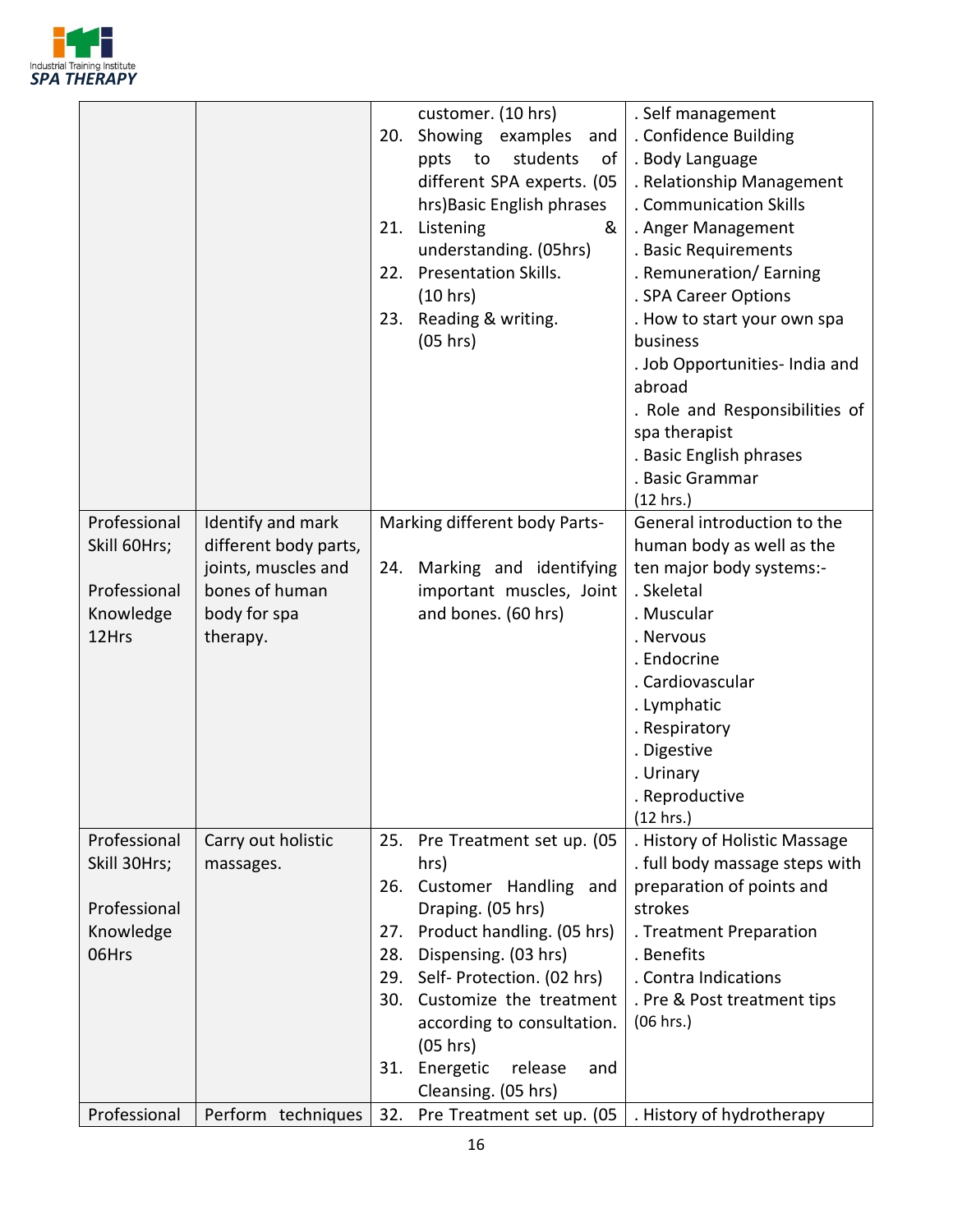

| Skill 30Hrs; | of applying various                           |     | hrs)                                 | . Different types of                                    |
|--------------|-----------------------------------------------|-----|--------------------------------------|---------------------------------------------------------|
|              | forms<br>οf                                   | 33. | Equipment Handling. (05              | hydrotherapy treatments                                 |
| Professional | hydrotherapy                                  |     | hrs)                                 | . Essential Hydrotherapy                                |
| Knowledge    | related<br>all<br>to                          | 34. | Product Handling. (05 hrs)           | <b>Treatment steps</b>                                  |
| 06Hrs        | modalities.                                   | 35. | Dispensing. (05 hrs)                 | . Treatment Preparation                                 |
|              |                                               | 36. | Self-Protection. (02 hrs)            | . Benefits                                              |
|              |                                               | 37. | Customer Handling and                | . Contra indications                                    |
|              |                                               |     | Draping. (05 hrs)                    | . Pre and Post Treatment Tips                           |
|              |                                               | 38. | Customize the treatment              | (06 hrs.)                                               |
|              |                                               |     | according<br>to                      |                                                         |
|              |                                               |     | Consultation. (03 hrs)               |                                                         |
| Professional | skin<br>Carry<br>out                          | 39. | Pre Treatment set up. (05            | . History of Facial Treatment                           |
| Skill 30Hrs; | diagnosis<br>using                            |     | hrs)                                 | . Different Types of Facials                            |
|              | mapping techniques                            | 40. | Equipment Handling. (05              | <b>Treatments</b>                                       |
| Professional | and techniques to                             |     | hrs)                                 | . Essential Basic Facial                                |
| Knowledge    | client's<br>suit<br>your                      | 41. | Product Handling. (05 hrs)           | <b>Treatments steps</b>                                 |
| 06Hrs        | requirements.                                 | 42. | Dispensing. (05 hrs)                 | . Treatment Preparation                                 |
|              |                                               | 43. | Self-Protection. (02 hrs)            | . Benefits                                              |
|              |                                               | 44. | Customer Handling and                | . Contra indications                                    |
|              |                                               |     | Draping. (05 hrs)                    | . Pre and Post Treatment Tips                           |
|              |                                               | 45. | Customize the treatment              | (06 hrs.)                                               |
|              |                                               |     | according<br>to                      |                                                         |
|              |                                               |     | Consultation. (03 hrs)               |                                                         |
| Professional | Identify the body                             | 46. | Pre Treatment set up. (05            | . History of Holistic Massage                           |
| Skill 30Hrs; | layers and their                              |     | hrs)                                 | . Essential massage steps                               |
|              | relation to function                          | 47. | <b>Customer Handling and</b>         | . Treatment Preparation                                 |
| Professional | and properties,                               |     | Draping. (05 hrs)                    | . Benefits                                              |
| Knowledge    | determine depth of                            | 48. | Product Handling. (05 hrs)           | . Contra indications                                    |
| 06Hrs        | pressure.                                     | 49. | Dispensing. (03 hrs)                 | . Pre and Post Treatment Tips                           |
|              |                                               | 50. | Self-Protection. (02 hrs)            | (06 hrs.)                                               |
|              |                                               | 51. | Procedure. (05 hrs)                  |                                                         |
|              |                                               | 52. | Energetic Release and                |                                                         |
|              |                                               |     | censing. (05 hrs)                    |                                                         |
| Professional | Rely on the reflexes                          | 53. | Pre Treatment set up. (10            | . History of Reflexology<br>. Concept and Principles of |
| Skill 60Hrs; | map of the feet and<br>hands to<br>all<br>the | 54. | hrs)<br><b>Customer Handling and</b> | Reflexology                                             |
| Professional | internal organs and                           |     | Draping. (10 hrs)                    | . Treatment Preparation                                 |
| Knowledge    | other human body                              | 55. | Product Handling. (10 hrs)           | . Benefits                                              |
| 12Hrs        | parts.                                        | 56. | Dispensing. (10 hrs)                 | . Contra indications                                    |
|              |                                               | 57. | Procedure. (10 hrs)                  | . Pre and Post Treatment Tips                           |
|              |                                               | 58. | Energetic Release and                | (12 hrs.)                                               |
|              |                                               |     | Cleansing. (10 hrs)                  |                                                         |
| Professional | Perform various full                          | 59. | Pre treatment set up. (06            | . History of body scrub and                             |
| Skill 30Hrs; | body<br>scrub<br>and                          |     | hrs)                                 | wraps                                                   |
| Professional | with<br>wraps<br>its                          | 60. | Customer<br>handling and             | . scrub steps                                           |
|              |                                               |     |                                      |                                                         |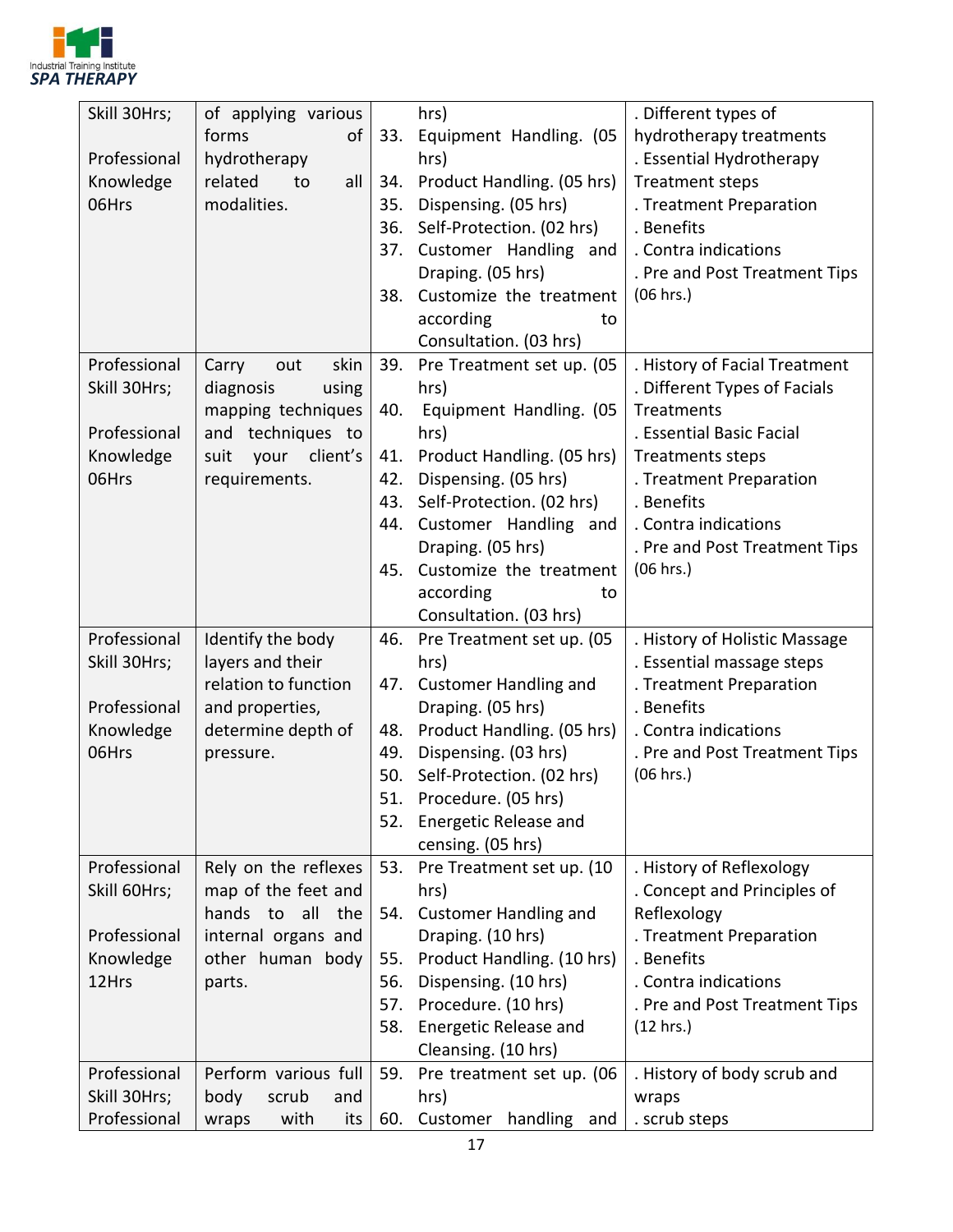

| Knowledge    | benefits.                                   |     | draping. (06 hrs)          | . Treatment preparation      |
|--------------|---------------------------------------------|-----|----------------------------|------------------------------|
| 06Hrs        |                                             | 61. | Product Handling. (06 hrs) | . Benefits                   |
|              |                                             | 62. | Dispensing. (06 hrs)       | . Contra Indications         |
|              |                                             | 63. | Customize the treatment    | . Pre & Post treatment tips  |
|              |                                             |     | according to consultation  | (06 hrs.)                    |
|              |                                             |     | Procedure. (06 hrs)        |                              |
| Professional | Identify, select and                        | 64. | Product<br><b>Handling</b> | . Herbs                      |
| Skill 60Hrs; | apply the Spa                               |     | Dispensing. (05 hrs)       | . Essential Oils             |
|              | product and sales                           | 65. | Self protection. (02 hrs)  | . Aromatic Oils              |
| Professional | according to skin                           | 66. | Retail<br>Display<br>and   | . Body Scrubs                |
| Knowledge    | type.                                       |     | Management. (05 hrs)       | . Body Wraps                 |
| 12Hrs        |                                             | 67. | Preparation and Blending   | . Facial Products            |
|              |                                             |     | of Therapy products. (10   |                              |
|              |                                             |     | hrs)                       | choose the right product     |
|              |                                             | 68. | <b>Basic</b><br>customer   | . Preservatives              |
|              |                                             |     | consultation. (10 hrs)     | . Active Ingredients         |
|              |                                             | 69. | Market survey visits. (13  | . Carrier Oil & Base Creams  |
|              |                                             |     | hrs)                       | . Pre blended oils           |
|              |                                             | 70. | Visits to different<br>spa | . Pre Blended creams         |
|              |                                             |     | saloons. (15 hrs)          | . Soaps, Shampoos, lotions   |
|              |                                             |     |                            | . Licensing (Drug Control)   |
|              |                                             |     |                            | . Product Testing            |
|              |                                             |     |                            | . Efficacy                   |
|              |                                             |     |                            | . Shelf Life                 |
|              |                                             |     |                            | . Storage                    |
|              |                                             |     |                            | . Contamination              |
|              |                                             |     |                            | . Allergies                  |
|              |                                             |     |                            | . Difference between Sales   |
|              |                                             |     |                            | and Marketing                |
|              |                                             |     |                            | . Customer Consultation and  |
|              |                                             |     |                            | Analysis                     |
|              |                                             |     |                            | . Importance of product      |
|              |                                             |     |                            | knowledge                    |
|              |                                             |     |                            | . Approaching customer &     |
|              |                                             |     |                            | learning the needs           |
|              |                                             |     |                            | . Customer Sales Interaction |
|              |                                             |     |                            | before, during & after       |
|              |                                             |     |                            | treatment                    |
|              |                                             |     |                            | . Continued Sales & Product  |
|              |                                             |     |                            | <b>Training</b>              |
|              |                                             |     |                            | (12 hrs.)                    |
| Professional | Develop skill dealing<br>with different SPA | 71. | Marketing<br>survey<br>on  | . Acupressure                |
| Skill 90Hrs; |                                             |     | following (90 hrs)         | . Acupuncture                |
| Professional | therapies.                                  |     | Acupressure                | . Colon Therapy              |
|              |                                             |     |                            | . Chinese Medicine           |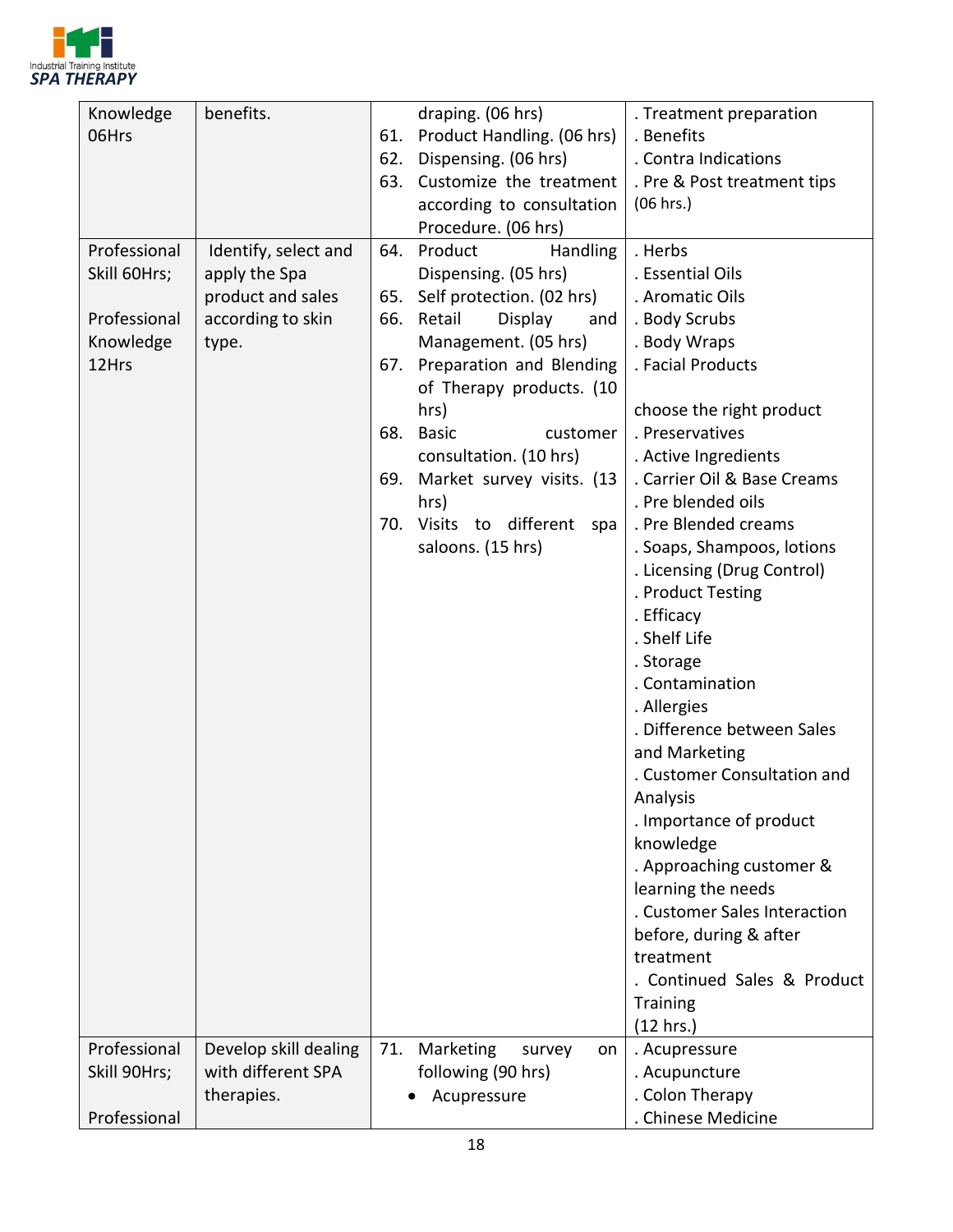

| Knowledge    |                      | Acupuncture<br>٠                       | . Ear Candling                |
|--------------|----------------------|----------------------------------------|-------------------------------|
| 18Hrs        |                      | Colon Therapy                          | . Electropathy                |
|              |                      | <b>Chinese Medicine</b>                | . Gem Therapy                 |
|              |                      | Ear Candling                           | . Herbalism                   |
|              |                      | Electropathy                           | . Homoeopathy                 |
|              |                      |                                        | . Naturopathy                 |
|              |                      | <b>Gem Therapy</b><br>$\bullet$        | . Physiotherapy               |
|              |                      | Herbalism                              | . Reiki                       |
|              |                      | Homoeopathy                            | . Tibetan Medicine            |
|              |                      | Naturopathy                            | (18 hrs.)                     |
|              |                      | Physiotherapy                          |                               |
|              |                      | Reiki                                  |                               |
|              |                      | <b>Tibetan Medicine</b>                |                               |
| Professional | Develop skill on IT  | Front office handling                  |                               |
| Skill 30Hrs; | literacy.            | 72. Telephone etiquette<br>&           | . Telephone Etiquette &       |
|              |                      | handling. (10 hrs)                     | handling                      |
| Professional |                      | Guest appointments<br>73.<br>- &       | . Customer Appointments &     |
| Knowledge    |                      | booking procedures. (05                | <b>Booking Procedures</b>     |
| 06Hrs        |                      | hrs)                                   | . Cancellation Policy         |
|              |                      | Cancellation policy.<br>74.<br>(05     | (06 hrs.)                     |
|              |                      | hrs)                                   |                               |
|              |                      | knowledge<br><b>Basic</b><br>75.<br>of |                               |
|              |                      | billing, invoice, tax & vat,           |                               |
|              |                      | stock maintenance. (10                 |                               |
|              |                      | hrs)                                   |                               |
| Professional | Develop the skill of | 76.<br>Posture. (05 hrs)               | History & Evolution of Yoga   |
| Skill 60Hrs; | Yoga.                | <b>Breathing</b><br>Techniques.<br>77. | . Schools of Yoga. Posture    |
|              |                      | (03 hrs)                               | . Diet                        |
| Professional |                      | Balance your body. (05<br>78.          | . Meditation                  |
| Knowledge    |                      | hrs)                                   | (12 hrs.)                     |
| 12Hrs        |                      | Pressure without muscle.<br>79.        |                               |
|              |                      | (07 hrs)                               |                               |
|              |                      | Pranayam. (10 hrs)<br>80.              |                               |
|              |                      | 81.<br>Asanas. (10 hrs)                |                               |
|              |                      | 82.<br>Mudras. (10 hrs)                |                               |
|              |                      | 83.<br>Chakras. (10 hrs)               |                               |
| Professional | Develop the skill of | 84.<br>Pre treatment set up. (10)      | History of Aayurveda Massage  |
| Skill 60Hrs; | Aayurveda and full   | hrs)                                   | . Knowledge of Various        |
|              | body                 | 85.<br>Customer Handling and           | ayurvedic Oils used           |
| Professional | shiroabhiyangam      | explaining blends of oils.             | . Essential massage steps and |
| Knowledge    | massage in case of   | (10 hrs)                               | strokes                       |
| 12Hrs        | product handling,    | Product<br>Handling.<br>(10)<br>86.    | . Treatment preparation       |
|              | dispensing and       | hrs)                                   | . Benefits                    |
|              | energetic release.   | Dispensing. (05 hrs)<br>87.            | . Contra indications          |
|              |                      | Self Protection. (05 hrs)<br>88.       | . Pre & Post treatment tips   |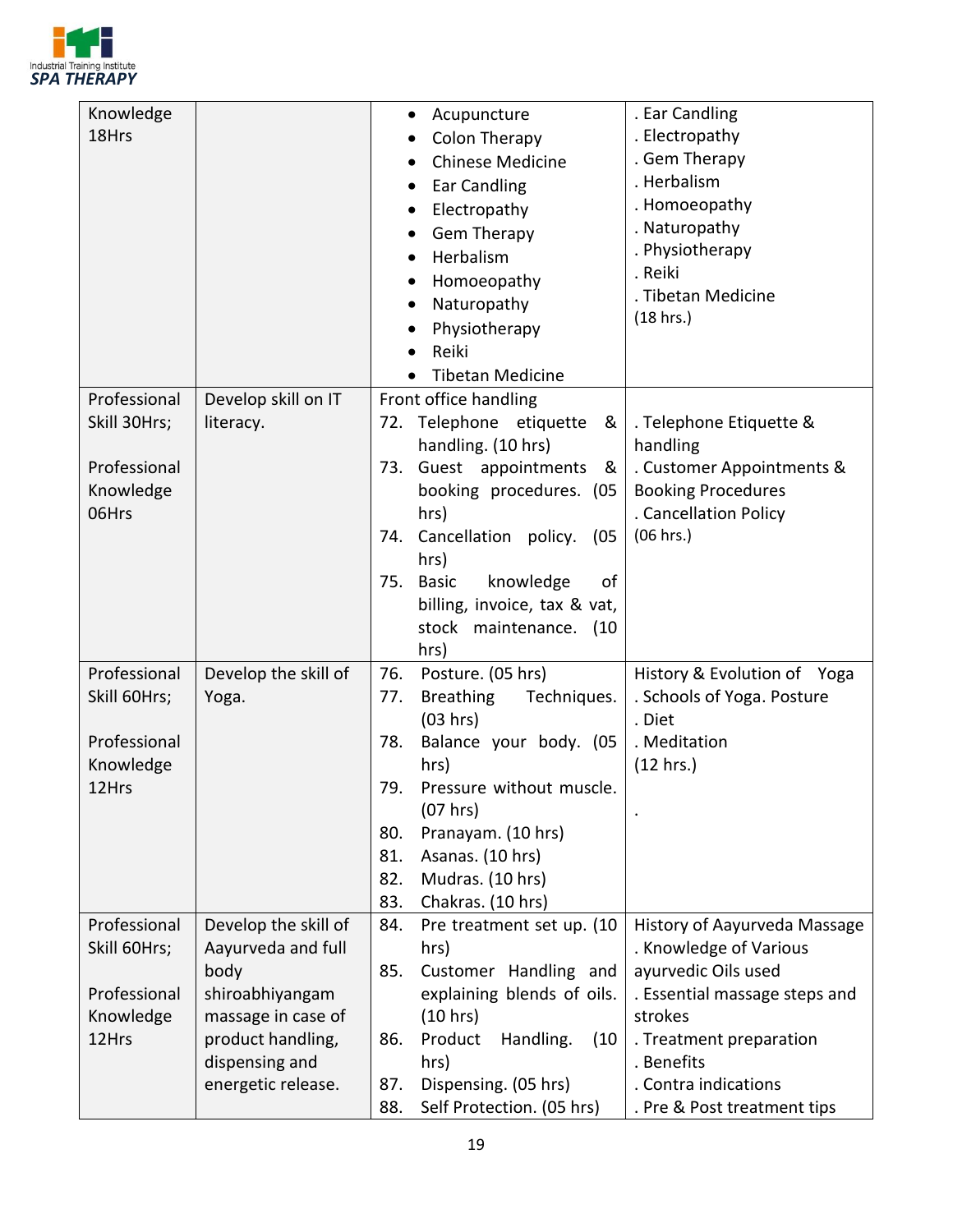

|              |                                            | 89. | Customize the treatment                | (12 hrs.)                                 |
|--------------|--------------------------------------------|-----|----------------------------------------|-------------------------------------------|
|              |                                            |     | according<br>to                        |                                           |
|              |                                            |     | Consultation.(10 hrs)                  |                                           |
|              |                                            | 90. | Energetic<br>release<br>and            |                                           |
|              |                                            |     | Cleansing. (10 hrs)                    |                                           |
| Professional | Identify, select and                       | 91. | Pre Treatment set up. (05              | . History of Aromatherapy                 |
| Skill 60Hrs; | apply<br>various                           |     | hrs)                                   | Massage                                   |
|              | essential<br>oils<br>and                   | 92. | Customer Handling and                  | . Study of some Important                 |
| Professional | oils<br>and<br>career                      |     | Draping. (10 hrs)                      | <b>Essential Oils</b>                     |
| Knowledge    | blends of oil in Spa                       | 93. | Product Handling (05 hrs)              | . Study of some important                 |
| 12Hrs        | therapy.                                   | 94. | Dispensing. (05 hrs)                   | base oils                                 |
|              |                                            | 95. | Self-Protection. (05 hrs)              | . Concept of Mixing and                   |
|              |                                            | 96. | Customization<br>of                    | <b>Blending of essential Oils</b>         |
|              |                                            |     | Essential Oils. (05 hrs)               | . Essential massage steps                 |
|              |                                            | 97. | <b>Blends</b><br>according<br>to       | . Treatment Preparation                   |
|              |                                            |     | Consultation. (10 hrs)                 | . Benefits                                |
|              |                                            | 98. | Procedure. (10 hrs)                    | . Contra indications                      |
|              |                                            | 99. | Energetic<br>Release<br>and            | . Pre and Post Treatment Tips             |
|              |                                            |     | Cleansing. (05 hrs)                    | (12 hrs.)                                 |
| Professional | Locate the energetic                       |     | 100. Pre Treatment set up. (05         | . History of Thai Massage                 |
| Skill 30Hrs; | lines of the feet,                         |     | hrs)                                   | . Essential massage steps                 |
|              | hips,<br>back,<br>legs,                    |     | 101. Customer Handling and             | . Treatment Preparation                   |
| Professional | shoulders,<br>neck,                        |     | Draping. (05 hrs)                      | . Benefits                                |
| Knowledge    | head and face.                             |     | 102. Self-Protection. (02 hrs)         | . Contra indications                      |
| 06Hrs        |                                            |     | 103. Procedure. (10 hrs)               | . Pre and Post Treatment Tips             |
|              |                                            |     | 104. Energetic Release<br>and          | (06 hrs.)                                 |
| Professional |                                            |     | Cleansing. (08 hrs)                    |                                           |
| Skill 30Hrs; | Develop and apply<br>the skill<br>on stone |     | 105. Pre Treatment set up. (05<br>hrs) | . History of Hot Stone Therapy<br>Massage |
|              | therapy.                                   |     | 106. Customer Handling and             | . Essential massage steps                 |
| Professional |                                            |     | Draping. (05 hrs)                      | . Treatment Preparation                   |
| Knowledge    |                                            |     | 107. Product<br>Handling.<br>(05)      | . Benefits                                |
| 06Hrs        |                                            |     | hrs)                                   | . Contra indications                      |
|              |                                            |     | 108. Equipment Handling (05            | . Pre and Post Treatment Tips             |
|              |                                            |     | hrs)                                   | (06 hrs.)                                 |
|              |                                            |     | 109. Self-Protection. (02 hrs)         |                                           |
|              |                                            |     | 110. Procedure. (05 hrs)               |                                           |
|              |                                            |     | 111. Energetic<br>Release<br>and       |                                           |
|              |                                            |     | Cleansing. (03 hrs)                    |                                           |
| Professional | Develop and<br>apply                       |     | 112. Pre Treatment set up. (10         | . History of Shirodhara                   |
| Skill 60Hrs; | skill<br>the<br>on.                        |     | hrs)                                   | Massage                                   |
|              | Shirodhara                                 |     | 113. Customer Handling and             | . Treatment Preparation                   |
| Professional | Massage.                                   |     | Draping. (10 hrs)                      | . Knowledge of various                    |
| Knowledge    |                                            |     | 114. Product<br>Handling.<br>(10)      | Products used For Shirodhara              |
| 12Hrs        |                                            |     | hrs)                                   | . Benefits                                |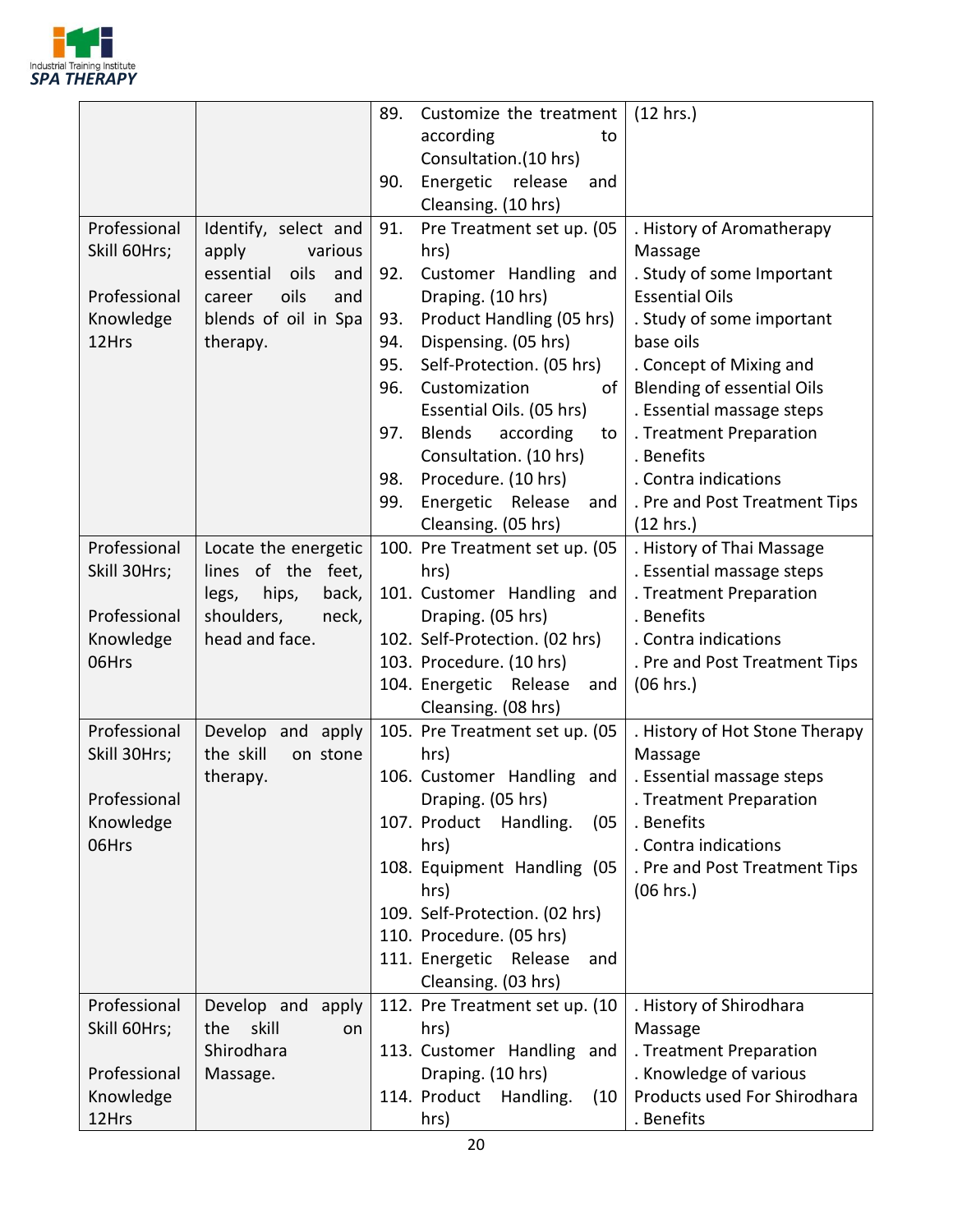

|                                                                    |                                                               | 115. Dispensing. (05 hrs)<br>116. Equipment Handling and<br>care. (10 hrs)<br>117. Self-Protection. (05 hrs)<br>118. Procedure. (10 hrs)                                                                                                                                                                          | . Contra indications<br>. Pre and Post Treatment Tips<br>(12 hrs.)                                                                                                                                                                                                                              |
|--------------------------------------------------------------------|---------------------------------------------------------------|-------------------------------------------------------------------------------------------------------------------------------------------------------------------------------------------------------------------------------------------------------------------------------------------------------------------|-------------------------------------------------------------------------------------------------------------------------------------------------------------------------------------------------------------------------------------------------------------------------------------------------|
| Professional<br>Skill 60Hrs;<br>Professional<br>Knowledge<br>12Hrs | Develop and apply<br>the skill on Potli<br>Massage.           | 119. Pre Treatment set up. (05<br>hrs)<br>120. Customer Handling and<br>Draping. (10 hrs)<br>121. Product Handling.<br>(10)<br>hrs)<br>122. Equipment Handling. (05<br>hrs)<br>123. Preparation of Pottali.<br>(10 hrs)<br>124. Dispensing. (05 hrs)<br>125. Procedure. (10 hrs)<br>126. Energetic Release<br>and | . History of Potli Massage<br>. Various Herbs used for<br>Pottali<br>. Treatment Preparation<br>. Benefits<br>. Contra indications<br>. Pre and Post Treatment Tips<br>(12 hrs.)                                                                                                                |
| Professional<br>Skill 60Hrs;<br>Professional<br>Knowledge<br>12Hrs | facial<br>Carry<br>out<br>treatment for dry<br>and oily skin. | Cleansing. (05 hrs)<br>127. Pre Treatment set up. (10<br>hrs)<br>128. Customer Handling and<br>Draping. (10 hrs)<br>129. Product<br>Handling.<br>(10)<br>hrs)<br>130. Dispensing. (10 hrs)<br>131. Procedure. (10 hrs)<br>132. Energetic Release<br>and<br>Cleansing. (10 hrs)                                    | . Current Trends in Advanced<br>Facials<br>. Different types of Advanced<br><b>Facials</b><br>. Advanced Facial steps<br>. Knowledge of some<br><b>Important Facial Products</b><br>. Treatment Preparation<br>. Benefits<br>. Contra indications<br>. Pre and Post Treatment Tips<br>(12 hrs.) |
| Professional<br>Skill 60Hrs;<br>Professional<br>Knowledge<br>12Hrs | Develop and apply<br>the skill on<br>Udwartanam<br>Massage.   | Step<br>133. Treatment<br>Room<br>Up. (10 hrs)<br>134. Products handling and<br>preparation. (30 hrs)<br>135. Dispensing. (20 hrs)                                                                                                                                                                                | . Theory of Udwartanam<br>Massage<br>. Treatment Preparation<br>. Benefits<br>. Contra indications<br>. Precautions<br>(12 hrs.)                                                                                                                                                                |
| Professional<br>Skill 60Hrs;<br>Professional<br>Knowledge<br>12Hrs | Develop and apply<br>the skill on Pizhichil<br>Massage.       | 136. Treatment<br>Room<br>Step<br>Up. (20 hrs)<br>137. Products Handling.<br>(20)<br>hrs)<br>138. Dispensing. (20 hrs)                                                                                                                                                                                            | Theory of Pizhichil Massage<br>. Treatment Preparation<br>. Benefits<br>. Contra indications<br>. Precautions<br>(12 hrs.)                                                                                                                                                                      |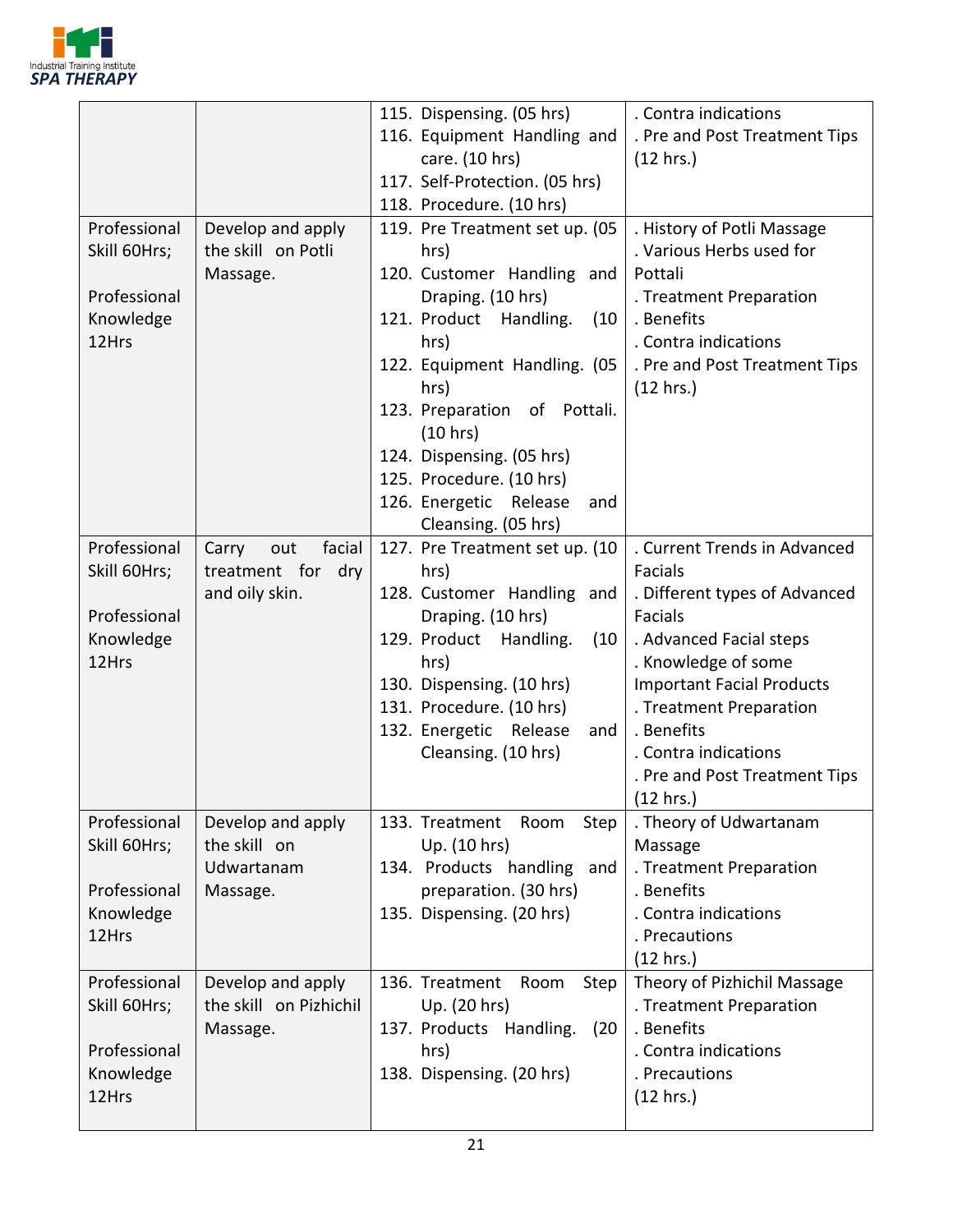

| Professional                              | Develop and apply  | Step<br>139. Treatment<br>Room   | . Theory of various type of |  |  |
|-------------------------------------------|--------------------|----------------------------------|-----------------------------|--|--|
| Skill 60Hrs;                              | the skill on Kizhi | Up. (20 hrs)                     | Kizhi massage               |  |  |
|                                           | massage.           | 140. Products<br>handling<br>and | . Treatment Preparation     |  |  |
| Professional                              |                    | preparation. (20 hrs)            | . Benefits                  |  |  |
| Knowledge                                 |                    | 141. Dispensing. (20 hrs)        | . Contra indications        |  |  |
| 12Hrs                                     |                    |                                  | Precautions                 |  |  |
|                                           |                    |                                  | (12 hrs.)                   |  |  |
| Project work/ Industrial visit            |                    |                                  |                             |  |  |
| <b>Broad Areas:</b>                       |                    |                                  |                             |  |  |
| Sop and interaction for therapists.<br>a) |                    |                                  |                             |  |  |

- b) SPA Products
- c) Reflexology Chart
- d) Diet Chart

#### **SYLLABUS FOR CORE SKILLS**

1. Employability Skills (Common for all trades) (160Hrs)

Learning outcomes, assessment criteria, syllabus and Tool List of Core Skills subjects which is common for a group of trades, provided separately in [www.bharatskills.gov.in](http://www.bharatskills.gov.in/)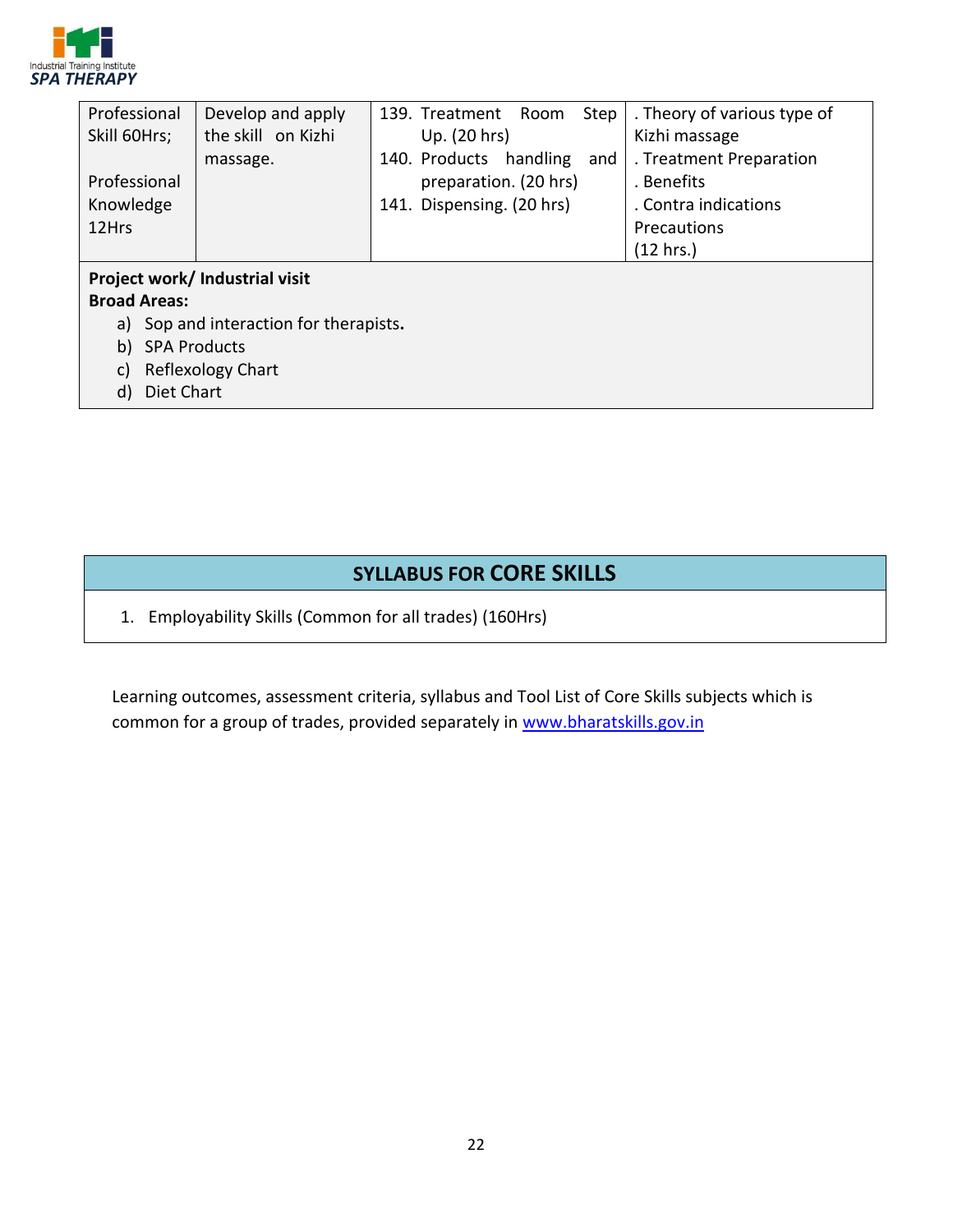

Ξ

| <b>LIST OF TOOLS &amp; EQUIPMENT</b> |                                                                                             |                                |              |  |  |  |
|--------------------------------------|---------------------------------------------------------------------------------------------|--------------------------------|--------------|--|--|--|
|                                      | SPA THERAPY (for batch of 24 Candidates)                                                    |                                |              |  |  |  |
| SI. No.                              | Name of the Tools and Equipment                                                             | <b>Specification</b>           | Quantity     |  |  |  |
|                                      | <b>A. TRAINEES TOOL KIT</b>                                                                 |                                |              |  |  |  |
| 1.                                   | Apron                                                                                       |                                | 24 Nos.      |  |  |  |
| 2.                                   | Towel                                                                                       |                                | 24 Nos.      |  |  |  |
| 3.                                   | <b>Bed Sheet</b>                                                                            |                                | 24 Nos.      |  |  |  |
| 4.                                   | scissor                                                                                     |                                | 24 Nos.      |  |  |  |
| 5.                                   | Thread                                                                                      |                                | 24 Nos.      |  |  |  |
| 6.                                   | Talcum powder                                                                               |                                | 24 Nos.      |  |  |  |
| 7.                                   | <b>Pumic Stone</b>                                                                          |                                | 24 Nos.      |  |  |  |
|                                      | <b>B. SHOP TOOLS &amp; EQUIPMENT</b>                                                        |                                |              |  |  |  |
| 8.                                   | First Aid Dummy                                                                             |                                | 2 Nos.       |  |  |  |
| 9.                                   | First Aid Kit                                                                               |                                | 2 Nos.       |  |  |  |
| 10.                                  | Fire Extinguishers                                                                          | Water, CO <sub>2</sub> Blanket | 2 Nos.       |  |  |  |
| 11.                                  | Housekeeping Equipments                                                                     |                                | As Required  |  |  |  |
| 12.                                  | Treatment room with shower, steam<br>room, sauna, water features (Bathtub,<br>Jacuzzi etc.) |                                | 1 No. Each   |  |  |  |
| 13.                                  | Trash bin                                                                                   |                                | 10 Nos.      |  |  |  |
| 14.                                  | Refrigerator                                                                                |                                | 1 No.        |  |  |  |
| 15.                                  | Spa Linen                                                                                   |                                | As Required  |  |  |  |
| 16.                                  | Spa Massage bed                                                                             |                                | 8 Nos.       |  |  |  |
| 17.                                  | <b>Treatment Trolley</b>                                                                    |                                | 8 Nos.       |  |  |  |
| 18.                                  | Anatomy & Physiology charts of all<br>major<br>systems                                      |                                | 1 No. (each) |  |  |  |
| 19.                                  | Thai Massage Mat                                                                            | 220 x 250 cm                   | 1 No.        |  |  |  |
| 20.                                  | <b>UV Sterilizer</b>                                                                        |                                | 2 Nos.       |  |  |  |
| 21.                                  | <b>Hot Cabinet</b>                                                                          |                                | 2 Nos.       |  |  |  |
| 22.                                  | <b>Cold Cabinet</b>                                                                         |                                | 2 Nos.       |  |  |  |
| 23.                                  | Reference Books for Library                                                                 |                                | As required  |  |  |  |
| 24.                                  | Wax Heater                                                                                  |                                | 10 Nos.      |  |  |  |
| 25.                                  | Spa publications (selection)                                                                |                                | As required  |  |  |  |
| 26.                                  | Manicure Bowl                                                                               |                                | 10 Nos.      |  |  |  |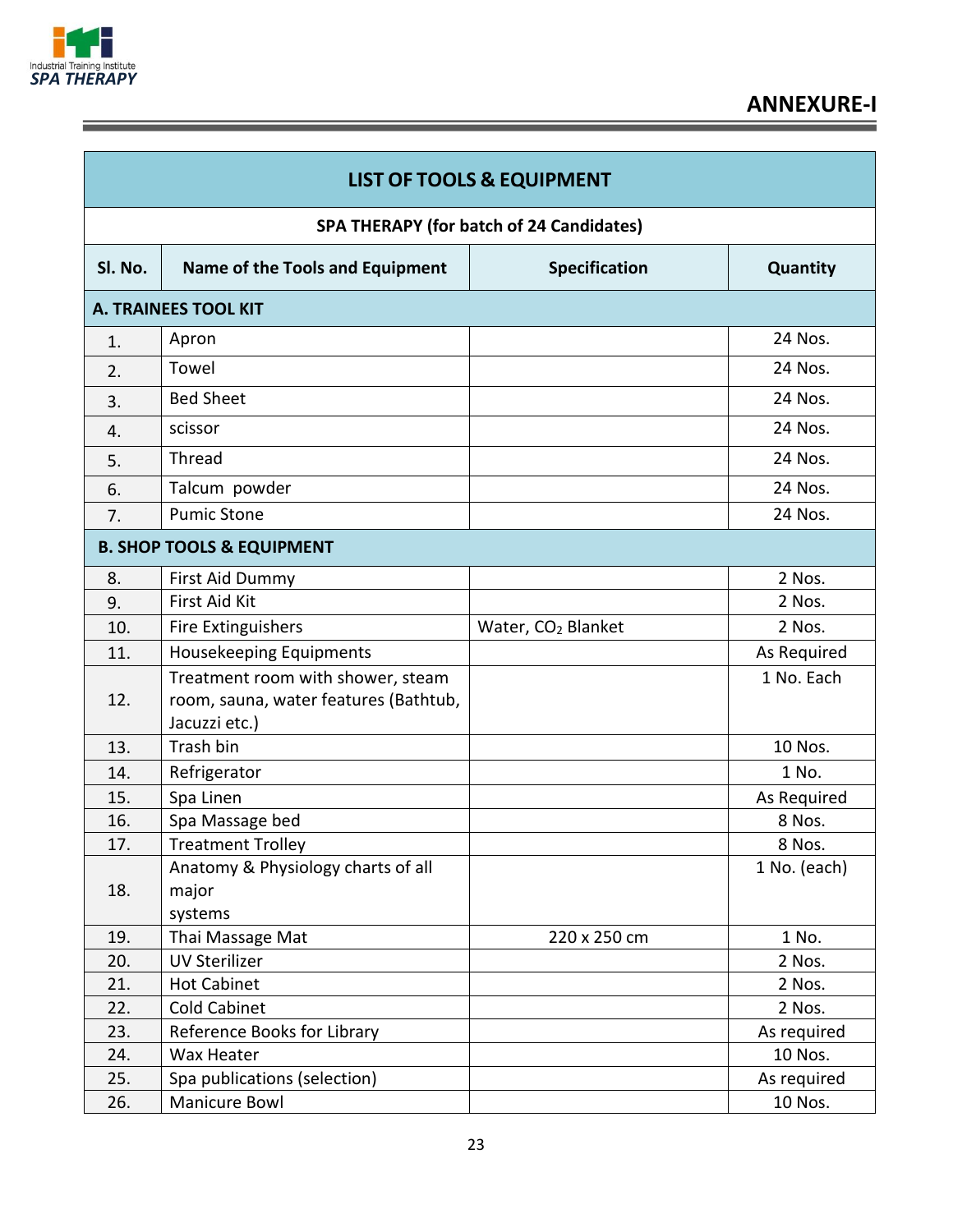

|     | Manicure/ Pedicure Set (cutters,        |                                                                                                                                                                                                                                                                                                                                    | 10 Nos.     |
|-----|-----------------------------------------|------------------------------------------------------------------------------------------------------------------------------------------------------------------------------------------------------------------------------------------------------------------------------------------------------------------------------------|-------------|
|     | filers, cleaners, cuticle pushers, nail |                                                                                                                                                                                                                                                                                                                                    |             |
| 27. | brush, pumic stone, wooden & steel      |                                                                                                                                                                                                                                                                                                                                    |             |
|     | scraper etc.)                           |                                                                                                                                                                                                                                                                                                                                    |             |
| 28. | Manicure / Pedicure station             |                                                                                                                                                                                                                                                                                                                                    | 5 Nos.      |
| 29. | <b>Back Massage Chair</b>               |                                                                                                                                                                                                                                                                                                                                    | 4 Nos.      |
| 30. | Hair Dryer (Hand Held)                  |                                                                                                                                                                                                                                                                                                                                    | 2 Nos.      |
| 31. | Ayurvedic Wooden Bed                    |                                                                                                                                                                                                                                                                                                                                    | 2 Nos.      |
| 32. | Shirodhara Stand                        |                                                                                                                                                                                                                                                                                                                                    | 2 Nos.      |
| 33. | <b>Foot Ladder</b>                      |                                                                                                                                                                                                                                                                                                                                    | 2 Nos.      |
| 34. | Wooden Trolley                          |                                                                                                                                                                                                                                                                                                                                    | 2 Nos.      |
| 35. | Manicure Chair for Therapist            |                                                                                                                                                                                                                                                                                                                                    | 5 Nos.      |
| 36. | Pedicure Stool                          |                                                                                                                                                                                                                                                                                                                                    | 5 Nos.      |
| 37. | <b>Facial Steamer</b>                   |                                                                                                                                                                                                                                                                                                                                    | 2 Nos.      |
| 38. | <b>Magnifying Lamp</b>                  |                                                                                                                                                                                                                                                                                                                                    | 5 Nos.      |
| 39. | Yoga Mats                               |                                                                                                                                                                                                                                                                                                                                    | 25 Nos.     |
| 40. | Aroma Burner                            |                                                                                                                                                                                                                                                                                                                                    | 2nos.       |
| 41. | Creamic Katori                          |                                                                                                                                                                                                                                                                                                                                    | 2Nos.       |
| 42. | <b>Wooden Trays</b>                     |                                                                                                                                                                                                                                                                                                                                    | 10Nos.      |
| 43. | <b>Creamic Bowl</b>                     |                                                                                                                                                                                                                                                                                                                                    | 10Nos.      |
| 44. | Soap/Lotion Dispensers                  |                                                                                                                                                                                                                                                                                                                                    | 6Nos.       |
| 45. | Oil Bottles with corks                  |                                                                                                                                                                                                                                                                                                                                    | As Required |
| 46. | <b>Bowls</b>                            | 100 ml                                                                                                                                                                                                                                                                                                                             | 10Nos.      |
| 47. | Plastic Bowl small                      | 250ml                                                                                                                                                                                                                                                                                                                              | 10Nos.      |
| 48. | <b>Wooden Hangers</b>                   |                                                                                                                                                                                                                                                                                                                                    | As Required |
| 49. | Electric water kettle                   |                                                                                                                                                                                                                                                                                                                                    | 1Nos.       |
| 50. | <b>Hot Plate</b>                        |                                                                                                                                                                                                                                                                                                                                    | 1Nos.       |
| 51. | Student's Chair with flap               |                                                                                                                                                                                                                                                                                                                                    | 24 Nos.     |
| 52. | Teacher's Table and chair               |                                                                                                                                                                                                                                                                                                                                    | 1 set       |
| 53. | <b>LCD Projector</b>                    |                                                                                                                                                                                                                                                                                                                                    | 1 No        |
| 54. | <b>UPS</b>                              |                                                                                                                                                                                                                                                                                                                                    | As required |
| 55. | Computer                                | CPU: 32/64 Bit i3/i5/i7 or latest<br>processor, Speed: 3 GHz or Higher.<br>RAM:-4 GB DDR-III or Higher, Wi-Fi<br>Enabled. Network Card: Integrated<br>Gigabit Ethernet, with USB Mouse,<br>USB Keyboard and Monitor (Min.<br>Inch.) Licensed<br>Operating<br>17<br>System and Antivirus compatible<br>with trade related software. | As required |
| 56. | White Magnetic Board with felt board    |                                                                                                                                                                                                                                                                                                                                    | 1 No        |
|     | Air conditioner split                   |                                                                                                                                                                                                                                                                                                                                    | As required |
| 57. |                                         |                                                                                                                                                                                                                                                                                                                                    |             |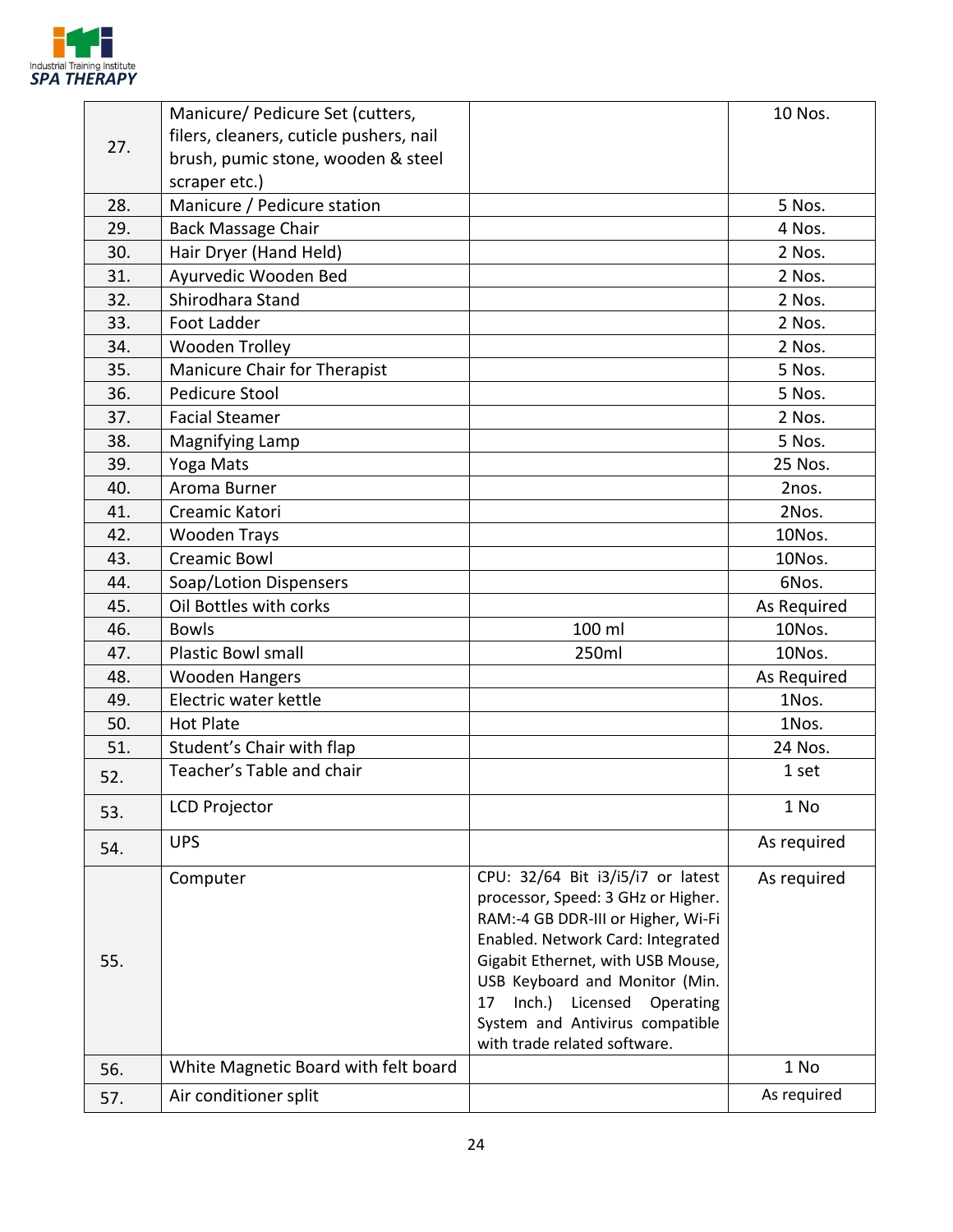

| 58. | Display board                                             |                                                                                                               | 2 No        |
|-----|-----------------------------------------------------------|---------------------------------------------------------------------------------------------------------------|-------------|
| 59. | Curtain/blinds for treatments rooms                       |                                                                                                               | As required |
|     | C. List of raw materials                                  |                                                                                                               |             |
| 60. | Eye make-up Remover                                       |                                                                                                               | As required |
| 61. | <b>Cleansing Milk</b>                                     | For All skin type                                                                                             | As required |
| 62. | Toner                                                     |                                                                                                               | As required |
| 63. | <b>Cleansing Gel</b>                                      | For All skin type                                                                                             | As required |
| 64. | <b>Facial Scurb</b>                                       | For All skin type                                                                                             | As required |
| 65. | Facial massage cream / oil                                | For All skin type                                                                                             | As required |
| 66. | <b>Facial Mask</b>                                        | For All skin type                                                                                             | As required |
| 67. | <b>Facial Serum</b>                                       | For All skin type                                                                                             | As required |
| 68. | Moisturizing cream                                        | For All skin type                                                                                             | As required |
| 69. | Sun protection cream                                      |                                                                                                               | As required |
| 70. | <b>Facial Sponge</b>                                      |                                                                                                               | As required |
| 71. | Types of scrubs                                           | Different types as:-<br>Vanilla<br>Covo,<br>Apricot,<br>lemongrass, Rice and Oatmeal,<br>Aloe and mint coffee | As required |
| 72. | Types of wraps                                            | Vanilla<br>Different types as:-<br>Coco, mint                                                                 | As required |
| 73. | Shower Gel                                                |                                                                                                               | As required |
| 74. | Shampoo                                                   |                                                                                                               | As required |
| 75. | Conditioner                                               |                                                                                                               | As required |
| 76. | Lotions                                                   | Different types as-Spice, Vetiver                                                                             | As required |
| 77. | Foot cream                                                |                                                                                                               | As required |
| 78. | Aroma therapy oil                                         |                                                                                                               | As required |
| 79. | Lemongrass oils for diffuser                              |                                                                                                               | As required |
| 80. | Almond oil                                                |                                                                                                               | As required |
| 81. | Olive oil                                                 |                                                                                                               | As required |
| 82. | Seasame oil                                               |                                                                                                               | As required |
| 83. | Dhanwantram                                               |                                                                                                               | As required |
| 84. | Sudhabala oil / Dhara oil / karpashtyadi /<br>Thailam oil |                                                                                                               | As required |
| 85. | Kairkare                                                  |                                                                                                               | As required |
| 86. | Kottanchukadi                                             |                                                                                                               | As required |
| 87. | Sahacharadhi                                              |                                                                                                               | As required |
| 88. | Prabhanjam                                                |                                                                                                               | As required |
| 89. | Vaila Narayan Thailam                                     |                                                                                                               | As required |
| 90. | PindaThailam                                              |                                                                                                               | As required |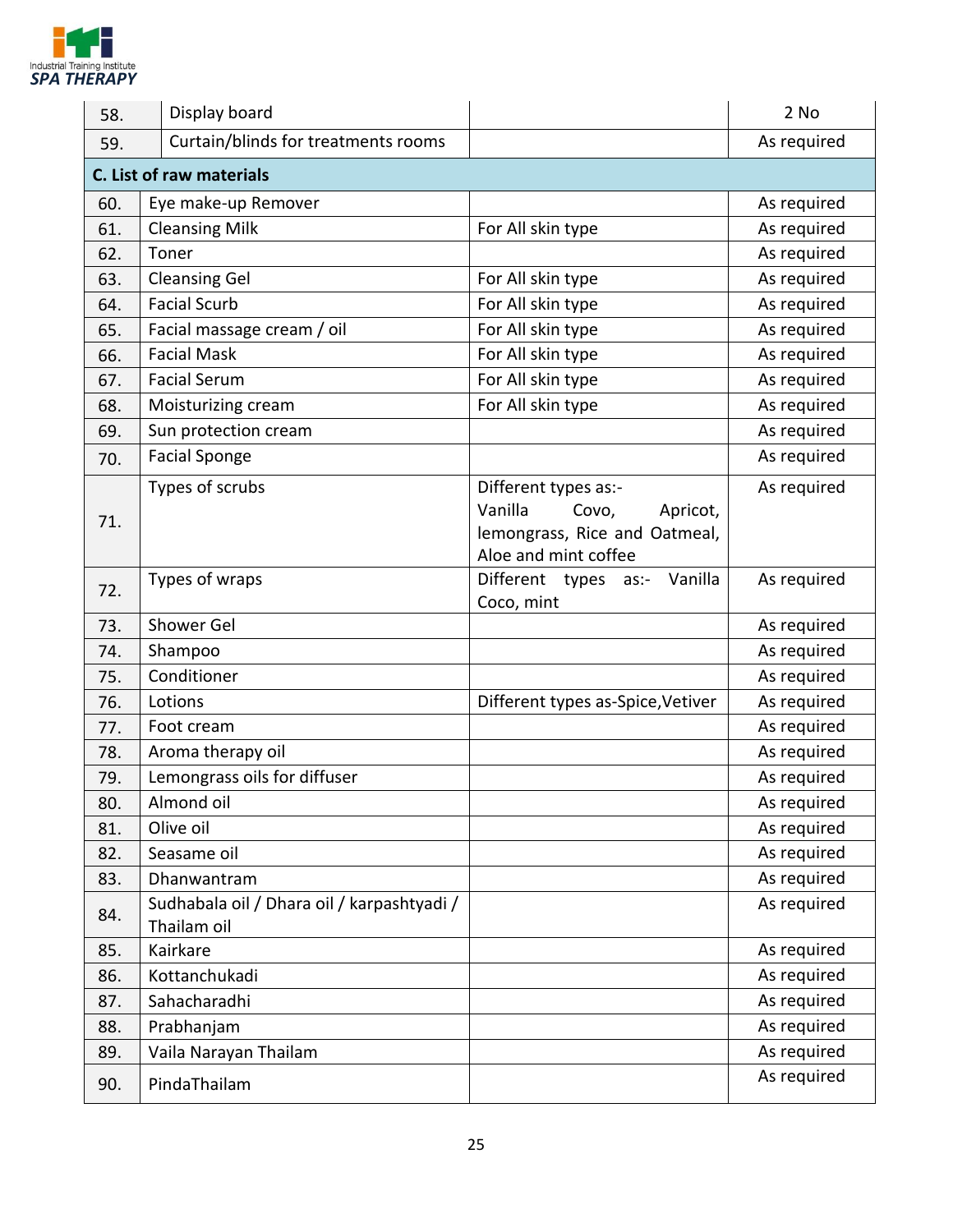

| 91.  | <b>Kairkare Plus</b>    |                     | As required |
|------|-------------------------|---------------------|-------------|
| 92.  | Kairtis                 |                     | As required |
| 93.  | Kottanchukadi Thailem   |                     | As required |
| 94.  | Udhwartanam Powder      |                     | As required |
|      | <b>DISPOSABLES: -</b>   |                     |             |
| 95.  | Loofah With Box         |                     | As required |
| 96.  | Loofah (maked)          |                     | As required |
| 97.  | <b>Cotton Roll</b>      |                     | As required |
| 98.  | Cotton wool             |                     | As required |
| 99.  | Cotton bud with box     |                     | As required |
| 100. | Cotton buds (naked)     |                     | As required |
| 101. | Shower cap(with box)    |                     | As required |
| 102. | Shower cap (naked)      |                     | As required |
| 103. | Comb(with box)          |                     | As required |
| 104. | Comb(naked)             |                     | As required |
| 105. | Disposable bed sheets   |                     | As required |
| 106. | Disposable hair bands   |                     | As required |
| 107. | Disposable Briefs       | S/M/L               | As required |
| 108. | Facial masks            | For SPA therapists  | As required |
| 109. | Body wrap plastic       |                     | As required |
| 110. | Cotton fabric for potli |                     | As required |
| 111. | <b>Baskets</b>          | To store face towel | As required |
| 112. | <b>Thermal Blanket</b>  |                     | As required |
| 113. | Rubber bands            |                     | As required |
| 114. | <b>Tea Candles</b>      |                     | As required |
| 115. | Eye pillows             |                     | As required |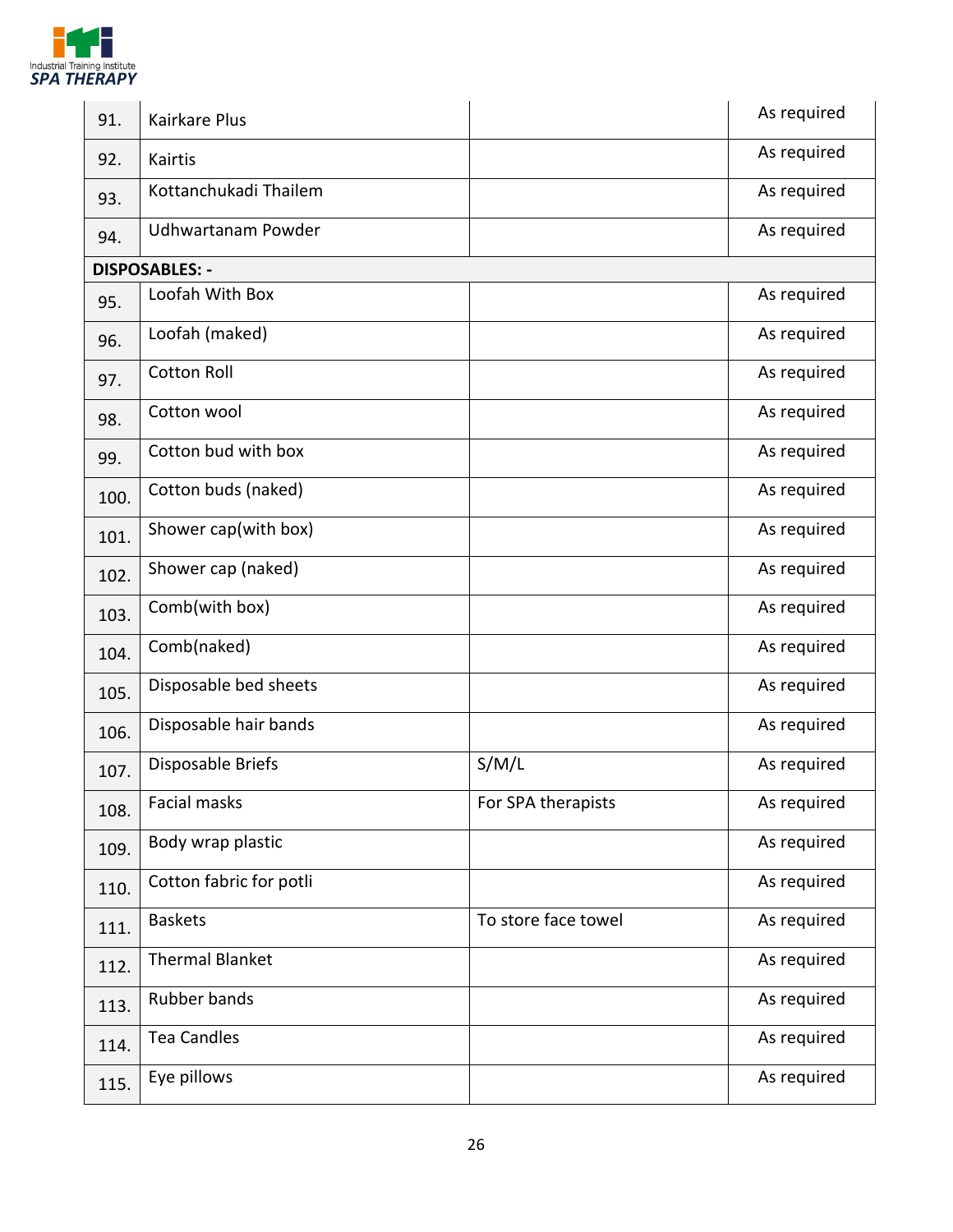

| 116.     | <b>Timers</b>                                                        |                    | As required |
|----------|----------------------------------------------------------------------|--------------------|-------------|
| 117.     | Scissors                                                             |                    | As required |
| 118.     | Slippers                                                             | S/M/L              | As required |
| LINEN: - |                                                                      |                    |             |
| 119.     | <b>Bath towel</b>                                                    |                    | As required |
| 120.     | Bath mat                                                             |                    | As required |
| 121.     | Hand towel                                                           |                    | As required |
| 122.     | Face towel                                                           |                    | As required |
| 123.     | <b>Bath Robe</b>                                                     | Free size          | As required |
| 124.     | Kurta-Pyjama                                                         | Free size          | As required |
| 125.     | White bed sheet                                                      |                    | As required |
| 126.     | Hot stone warmer                                                     |                    | As required |
| 127.     | Hot stone kit                                                        |                    | As required |
| 128.     | <b>Herbal Potli</b>                                                  |                    | As required |
| 129.     | <b>Music CDs</b>                                                     |                    | As required |
| 130.     | Uniforms                                                             | For SOA therapists | As required |
| 131.     | Apron                                                                | For SOA therapists | As required |
| 132.     | Anatomy & Physiology charts of all major<br>system                   |                    | 1 No.(each) |
| Note:    | 1.<br>Internet facility is desired to be provided in the class room. |                    |             |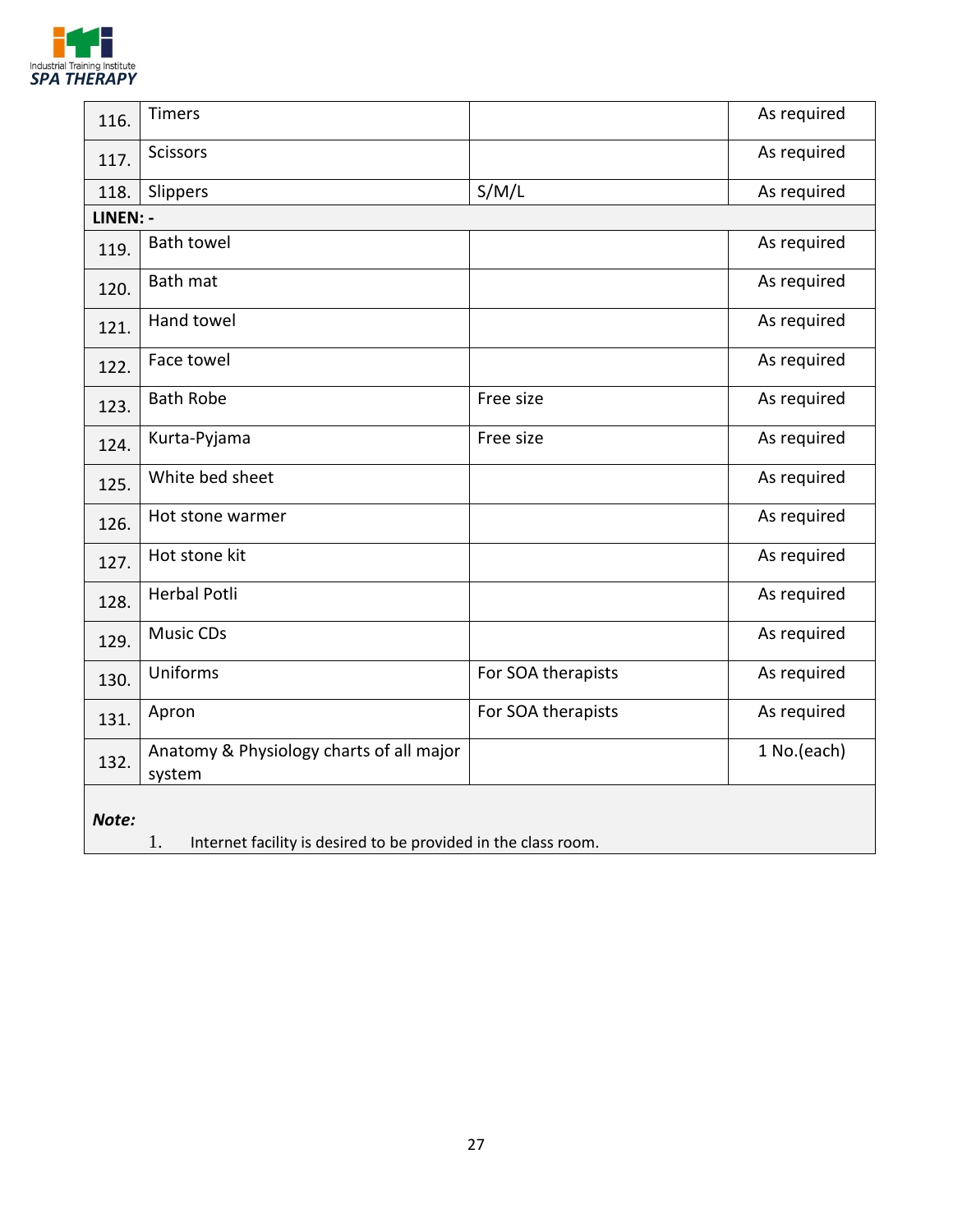



The DGT sincerely acknowledges contributions of the Industries, State Directorates, Trade Experts, Domain Experts , trainers of ITIs, NSTIs, faculties from universities and all others who contributed in revising the curriculum.

Special acknowledgement is extended by DGT to the following expert members who had contributed immensely in this curriculum.

| The list of Expert members participated for finalizing the course curriculum of Spa Therapy. |                                             |                                |                |  |  |
|----------------------------------------------------------------------------------------------|---------------------------------------------|--------------------------------|----------------|--|--|
| SI. No.                                                                                      | <b>Name &amp; Designation</b><br>Sh/Mr/Ms   | Organization                   | <b>Remarks</b> |  |  |
| 1.                                                                                           | Regional<br>S.A. Pandav,<br>Dy.<br>Director | DET, Gujarat                   | Chairman       |  |  |
| 2.                                                                                           | L.K. Mukherjee, DDT                         | CSTARI, Kolkata                | Co-ordinator   |  |  |
| 3.                                                                                           | Neha K. Shah, Principal                     | ITI- Gorwa, Gujarat            | Member         |  |  |
| 4.                                                                                           | Minaxi P. Dodia                             | Amruta Beauty Clinic, Vadodara | Expert         |  |  |
| 5.                                                                                           | Amruta Mistry                               | -do-                           | Expert         |  |  |
| 6.                                                                                           | Manick Dharani                              | The Spirit Luxury Spa, Gujarat | Expert         |  |  |
| 7.                                                                                           | D.J. Varmoon, Principal                     | ITI, Padra, Gujarat            | Member         |  |  |
| 8.                                                                                           | Nirali Patel, SI                            | ITI, Gorwa (Mahila)            | Member         |  |  |
| 9.                                                                                           | P.K. Bairagi, TO                            | CSTARI, Kolkata                | Member         |  |  |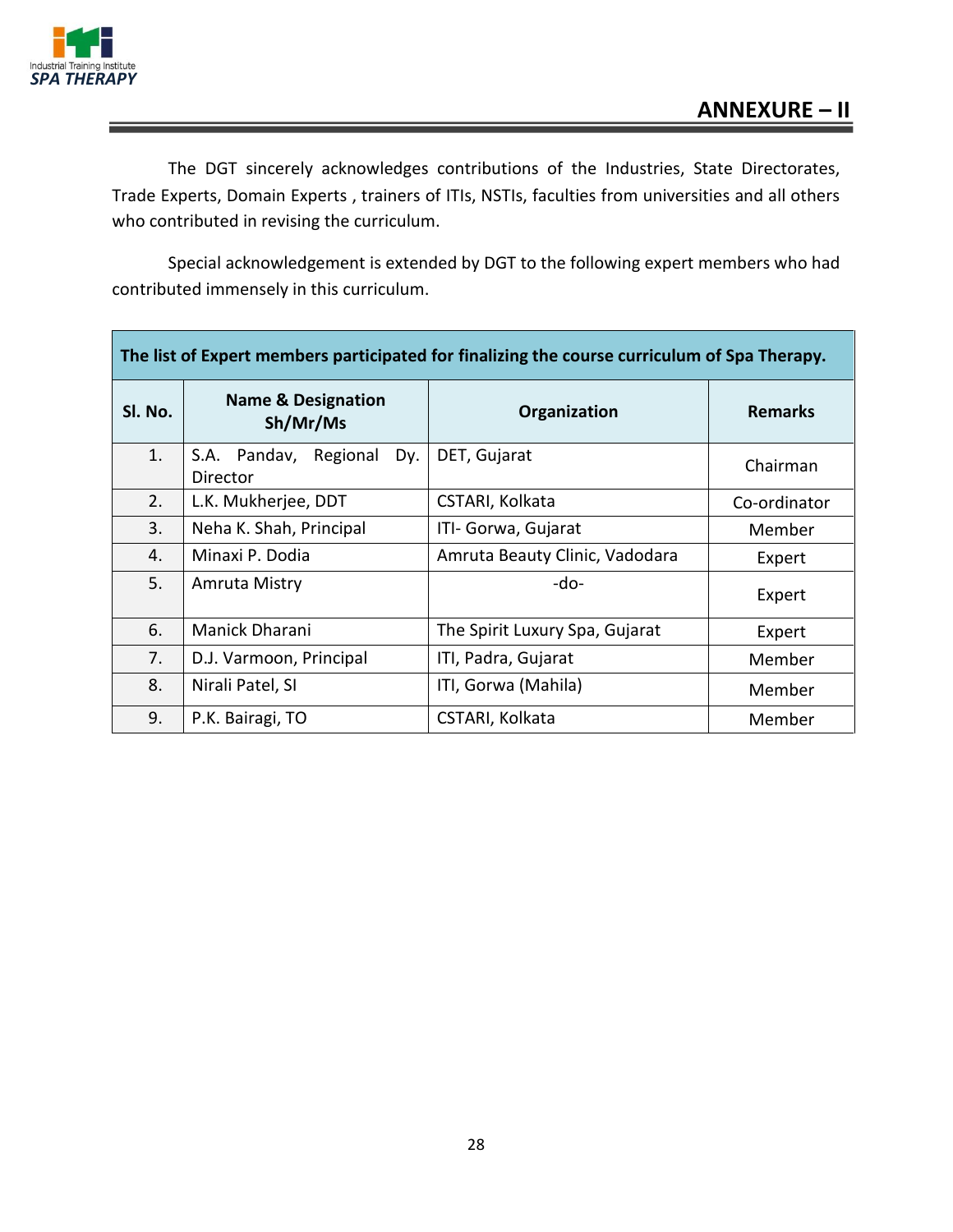

#### **ABBREVIATIONS**

| <b>CTS</b>  | <b>Craftsmen Training Scheme</b>                   |
|-------------|----------------------------------------------------|
| <b>ATS</b>  | <b>Apprenticeship Training Scheme</b>              |
| <b>CITS</b> | <b>Craft Instructor Training Scheme</b>            |
| <b>DGT</b>  | <b>Directorate General of Training</b>             |
| <b>MSDE</b> | Ministry of Skill Development and Entrepreneurship |
| <b>NTC</b>  | <b>National Trade Certificate</b>                  |
| <b>NAC</b>  | National Apprenticeship Certificate                |
| <b>NCIC</b> | <b>National Craft Instructor Certificate</b>       |
| LD          | <b>Locomotor Disability</b>                        |
| <b>CP</b>   | <b>Cerebral Palsy</b>                              |
| <b>MD</b>   | <b>Multiple Disabilities</b>                       |
| LV          | Low Vision                                         |
| <b>HH</b>   | <b>Hard of Hearing</b>                             |
| ID          | <b>Intellectual Disabilities</b>                   |
| <b>LC</b>   | Leprosy Cured                                      |
| <b>SLD</b>  | <b>Specific Learning Disabilities</b>              |
| <b>DW</b>   | Dwarfism                                           |
| MI          | <b>Mental Illness</b>                              |
| AA          | <b>Acid Attack</b>                                 |
| PwD         | Person with disabilities                           |